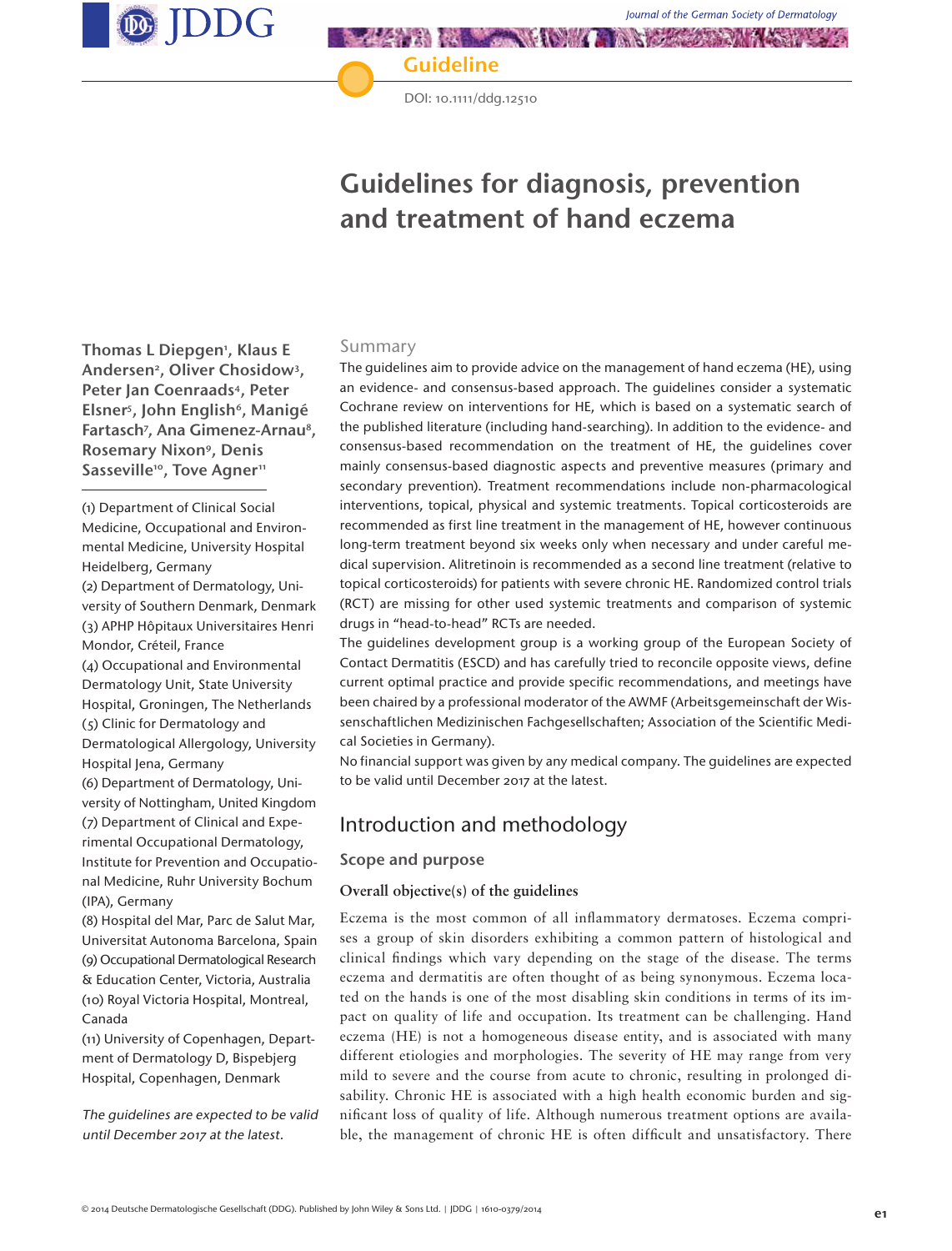is a lack of, and simultaneously a need for, well-designed randomized controlled trials (RCTs) in support of the efficacy of treatment modalities. The Guidelines aim to provide advice on the management of HE using an approach that is as evidence-based as possible, covering the classification, diagnosis, prevention and treatment aspects of HE.

### **Target audience and patients to whom the guidelines are meant to apply**

The guidelines specifically address dermatologists and occupational practitioners. However, the information provided might also be of interest to general practitioners and for health insurance purposes. The target population for the guidelines include all patients with HE, independently of age and gender, severity and whether the disease is occupationally related or not.

#### **Health questions covered by the guidelines**

The guidelines cover preventive aspects as well as treatment of HE. Topical treatments, physical treatments and systemic treatments are included. Health related quality of life for HE patients is considered.

#### Stakeholder involvement

The guidelines development group includes representatives of dermatologists and occupational physicians, thus representing the target audience. The guidelines working group is a working group on behalf of the European Society of Contact Dermatitis (ESCD), and members for the working group was called for by ESCD webpage. The aim of the work has been to produce systematically developed statements to assist dermatologists and, if necessary, other healthcare professionals and patients with decisions about appropriate health care for patients with HE. The guidelines assess the current comprehensive body of knowledge (evidence from clinical trials and clinical experience) and trades off the potential benefits, risks (and costs) of alternative interventions. The guidelines group has carefully tried to reconcile opposite views, define current optimal practice and provide specific recommendations. The guidelines group has had a total of four consensus meetings, the last three of which have been chaired by a professional moderator of the AWMF (Arbeitsgemeinschaft der Wissenschaftlichen Medizinischen Fachgesellschaften; Association of the Scientific Medical Societies in Germany), (ref. http:// www.awmf.org/). In addition, peer review was sought by consultation of the ESCD membership (see section 6). The Guidelines have been approved by the executive committee of the ESCD.

Table 1 Grades of Recommendation.

| <b>Syntax</b>       | <b>Grade of Recommendation Symbol</b> |          |
|---------------------|---------------------------------------|----------|
| "we recommend"      | Strong                                |          |
| "we suggest"        | Weak                                  |          |
| "may be considered" | Open                                  | $\Omega$ |

#### Systematic review of the evidence

The Guidelines are considering the last draft of a systematic Cochrane review on interventions for HE [1], which are based on a systematic search of the published literature (including hand-searching) in the following data bases: The Cochrane Skin Group Specialised Register and the Cochrane Central Register of Controlled Trials (CENTRAL), MED-LINE, EMBASE, PASCAL, JICST-EPLUS, AMED. Details of the search on the therapeutic interventions are given in ref [1]. Selection criteria used were randomized controlled trials of interventions from 1977 to ultimo 2012 regardless of HE type and other affected localizations.

The guidelines of the German Society of Dermatology on the management of HE [2], the Canadian guidelines [3] and the Nice guidelines (Nice technology appraisal guidance 177, www.nice.org.uk) have also been considered.

# Grading of the quality of evidence and strength of recommendations

#### **Evidence**

The levels of evidence were assigned according to the quality of trials that fulfilled the inclusion criteria (see chapter 3). Quality was assessed using the Cochrane risk of bias tool. Quality of evidence is given as: 1 = high (RCT with good quality), 2 = moderate (RCT with methodological limitations, e. g. no description of blinding),  $3 =$  low and very low (RCT) with serious methodological flaws). If no evidence from RCT was identified, this is stated in the text.

#### **Recommendations**

Recommendations were formulated and graded as strong, weak or open, the latter expressing a high level of uncertainty (Table 1).

The grade of recommendation reflects not only the quality of the evidence but also considers the judgment of the experts in the Guideline Development Group with respect to the following aspects:

- relevance of outcomes and magnitude of effects
- balance of benefit and harm (burden)
- applicability of the evidence to the target population
- ethical, legal, economic considerations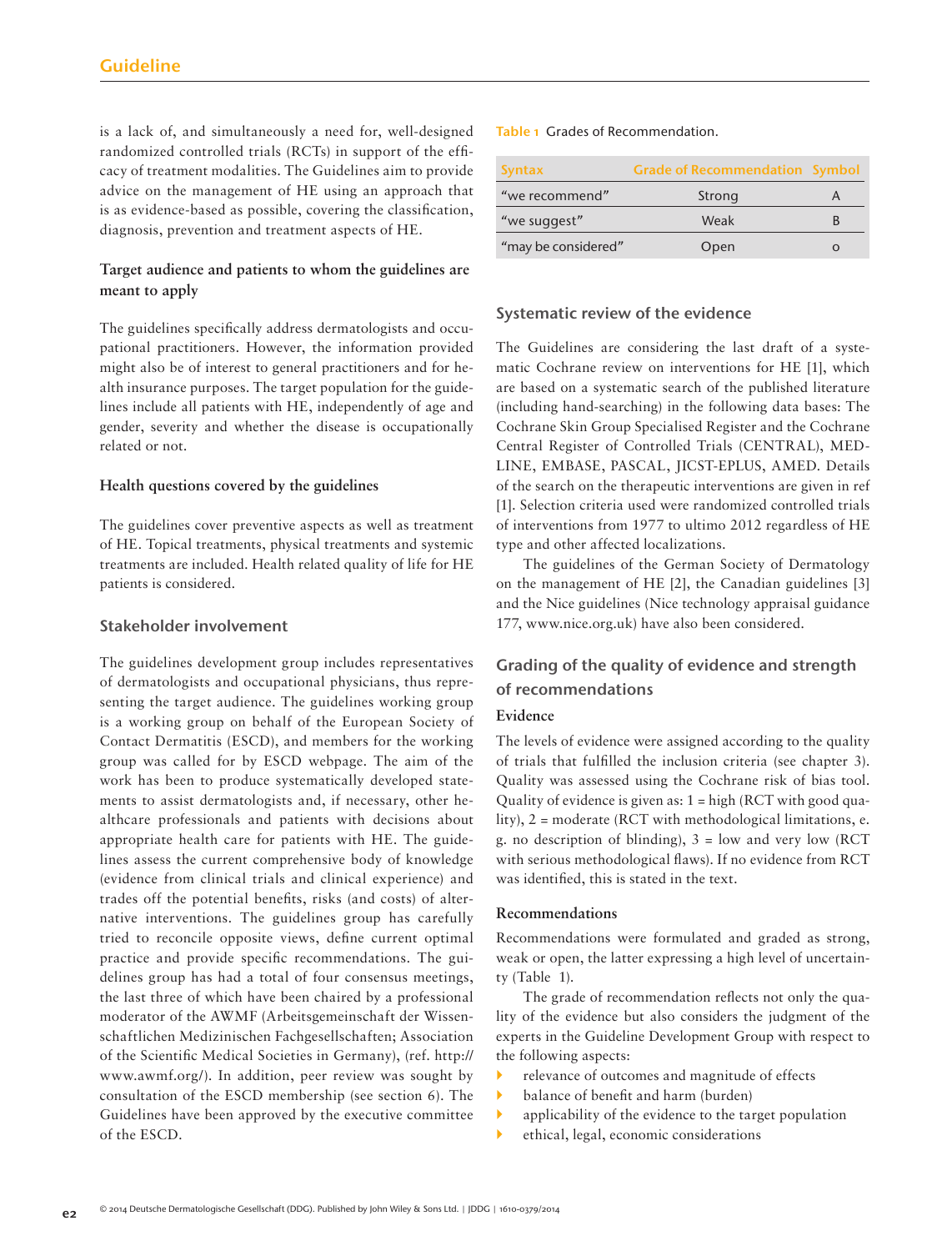Where relevant health questions could not be covered by systematic search and appraisal of the evidence, the working group decided to formulate recommendations based on expert opinion to provide guidance for the target audience. These are marked as *"consensus-based recommendation"*. Like evidence-based recommendations, consensus-based recommendations were discussed, graded and approved in a formal consensus process to reduce bias.

# Methods for formulating and approving the recommendations

Recommendations were discussed and approved by the working group following a formal consensus process moderated by an external, independent methodologist (Nominal Group Technique, NGT). The steps of the NGT were:

- introduction of the formal consensus technique by the Moderator
- silent work allowing each participant to make notes for specific changes and reasons based on the evidence and criteria for considered judgment
- registration of proposals of individual participants on a "round robin" basis by the Moderator, clarification and justification of alternative proposals
- preliminary vote on the first draft and all alternatives
- identifying areas of dissent and need for discussion
- debate and discussion
- final vote

Declaration of different opinions and minority votes with a substantial rationale was possible. The strength of consensus was determined for each recommendation: 75 %–95 % agreement is consensus; more than 95 % agreement is strong consensus.

#### External review

While working with the guidelines, the manuscript draft was available on the internet between meetings, and on the ESCD webpage, where members could comment on the document. ESDC members were informed about this by email.

# Financial disclosure and management of conflicts of interest

No support was given by any medical company for development of this document. All costs for meetings (room, lunch and coffee) have been covered by the ESCD. Travel expenses and accommodation for the members of the guideline developing group was not reimbursed. All participants in the working group filled in a structured form to declare financial or nonfinancial conflicts of interest. Disclosures are given in the appendix.

The risk of bias due to conflicts of interest was assessed and discussed in the guideline developing group. It was felt that there was no substantial risk for undue influence on the guideline content since the following protective factors were applied:

- a systematic review and appraisal of the evidence for therapeutic interventions
- a structured, formal method of developing consensus moderated by an external methodologist without any financial conflicts of interest and no nonfinancial interests relevant to the guidelines content
- $\blacktriangleright$  the composition of the guideline developing group including experts with different interests
- external review/consultation

#### Update

The guidelines are expected to be valid until December 2017 at the latest. Depending on the availability of new evidence, the update process will be initiated earlier. The guideline developing group is aware that guidelines development groups should include diverse stakeholders. The guideline developing group of the 2012 guidelines included representatives of the a priori defined target audience (dermatologists and occupational physicians) and representatives with skills in evidence appraisal and synthesis. For an updated version of the guidelines, it is planned to address a broader audience and to invite representatives of other clinical fields as well as health care consumers/patients.

# Epidemiology

The estimated 1-year prevalence of HE in the general population in Sweden was 9.7 % in 1996 [4], although the occurrence of HE depends on the composition of the population in terms of age, gender and atopy. In school children the 1-year prevalence of HE was reported to be 7.3 % for children aged 12–16 years and 10.0 % for children aged 16–19 years, respectively [5, 6]. According to a review of studies performed between 1964 and 2007 the point prevalence of HE was around 4 %, the 1-year prevalence nearly 10 %, and the lifetime prevalence 15 % [7, 8]. Based on data from seven studies, [6, 9–14] the incidence rate was 5.5 cases per 1 000 person years (range 3.3–8.8) with a higher median incidence rate among women (9.6, range 4.6–11.4) than among men (4.0, range 1.4–7.4). A high incidence rate was associated with the female sex, contact allergy, atopic dermatitis, and wet work [15] (Table 2). Early onset of HE is frequent, and in around one third of cases occurs before the age of 20 [10]. The prevalence of HE in adults reporting moderate and severe atopic dermatitis in childhood was 25 % and 41 % respectively [16].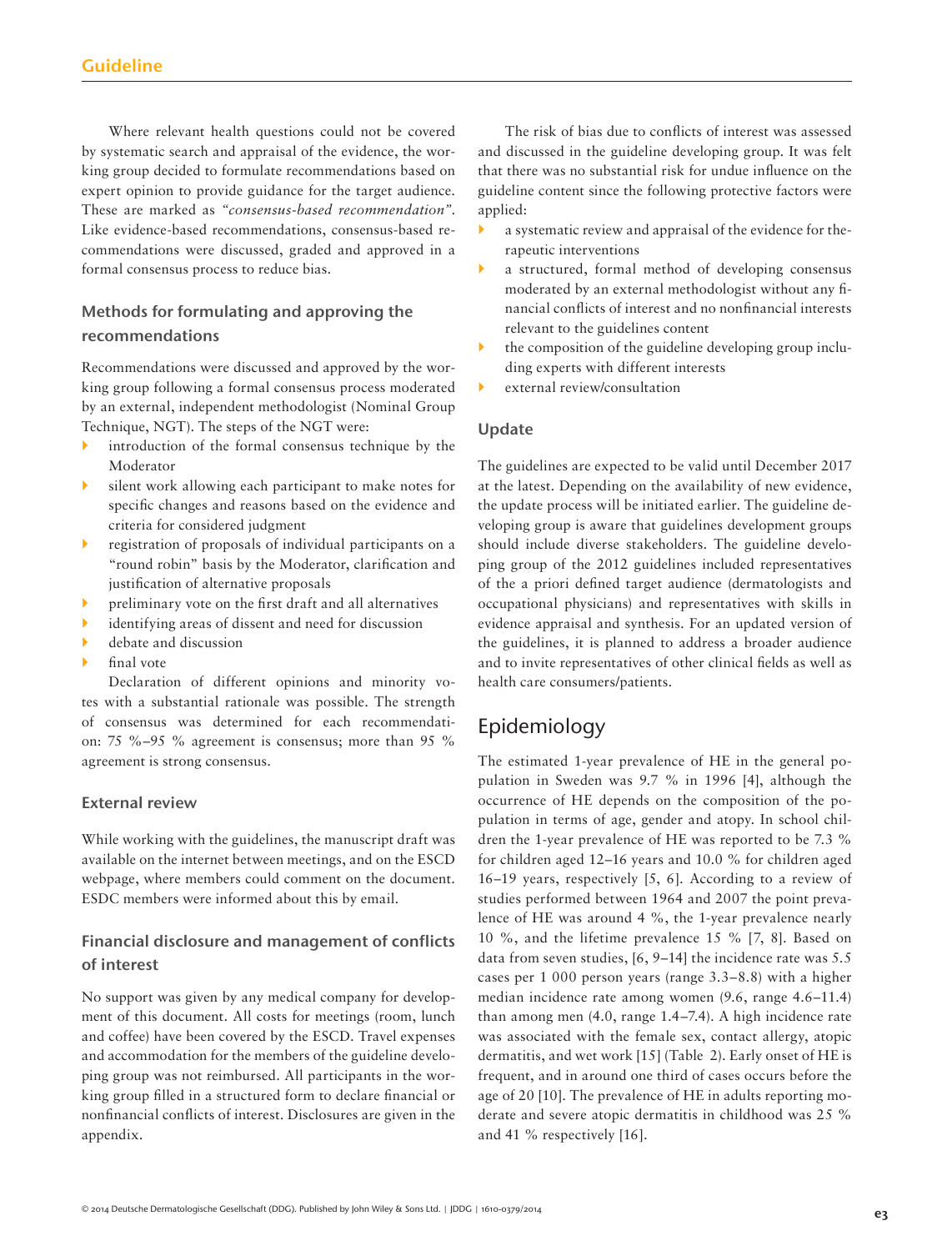Table 2 Risk factors for development of HE.

| <b>Risk factors</b>     | <b>References</b>  |
|-------------------------|--------------------|
| Previous episodes of HE | $\lceil 18 \rceil$ |
| Atopic dermatitis       | [16, 29, 131]      |
| Contact allergy         | [19, 20, 131]      |
| Wet work                | $[19]$             |
| Early onset             | 131                |

The importance of mucosal atopy for the development of HE is disputed, but it is a significantly lower risk factor than atopic dermatitis [10, 16–18]. Contact allergy, especially nickel allergy, has previously generally been accepted to be a risk factor for development of HE [19, 20], but evidence for this is changing, and the association is weakening [21]. The relationship between smoking, alcohol and HE has been investigated, and no clear association was found [22, 23].

#### Impact and burden of the disease

HE has a substantial health economic and socio-medical impact, and skin disease has been the most commonly reported occupational disease for years [8]. Occupations at particularly high risk include hairdressers, bakers, butchers, florists, cashiers, electroplaters, dental technicians, machine operators, workers in metal surface processing, and healthcare workers [24, 25]. The annual incidence of new reports of occupational skin diseases is 0.7–0.8 per 1 000 employees [13, 26], yet the number of occupational skin conditions that go unreported is many times greater [27]. In a study conducted at 10 European centres, 28 % of HE patients were unfit for work, and disability persisted for longer than 12 weeks in 12 % of cases [28]. In this study the etiology was considered occupational in 52 % of the HE patients. In population based studies approximately 50 % of all patients with HE receive treatment for their disease [13], although this was 69 % in a Swedish study [29]. Amongst subjects who reported HE within the past 12 months, 67 % had consulted a general practitioner and 44 % a dermatologist in Denmark [30]. In this study the mean duration of sick leave was 18.9 weeks among those who reported any sick leave, and the mean total time on sick leave was highest among those individuals with allergic contact dermatitis (28.6 weeks) compared to those with irritant dermatitis (13.0 weeks) and atopic HE (11.8 weeks) in Sweden [29]. A total of 8 % reported changes of occupation because of HE. Josefson et al. [31] found that 15.5 % of Swedish women with HE had changed their job as a result of their skin condition.

The proportion of patients with HE seeking medical advice is estimated to be between 50 % and 70 % and the proportion of patients with severe chronic HE is estimated to range from 5 % to 10 % of all cases of HE [15, 32]. In a Danish study where participants self-rated the severity of their HE using a photographic guide, 23 % rated their HE as moderate to severe [30].

HE has been demonstrated to have a negative impact on health related quality of life to the same degree as psoriasis or asthma [22, 33], this negative impact is greater for females than for males [34]. The EQ-5D index for subjects with HE was similar to that of individuals with asthma and psoriasis [35]. In addition, psychological factors may have a significant impact on the disease [36], although no significant increase in frequency of depression has been reported [33].

# **Terminology**

*Eczema* and *dermatitis* are used as synonyms. Both terms are used interchangeably to describe a particular type of inflammatory disorder of the skin that targets the epidermis and the dermis. Clinically it is a polymorphic eruption. Among the primary lesions that may be observed are macules, papules and vesicles. Secondary lesions include oozing, crusting, scaling, lichenification, hyperkeratosis and fissuring. Pruritus is common in all types of eczema/dermatitis. There is both epidermal and dermal involvement with histological changes in the epidermis of intercellular oedema and spongiosis, acanthosis and parakeratosis, and in the upper dermis of a perivascular infiltrate of lymphocytes that migrate into the epidermis.

*Acute* and *subacute HE* can be defined as eczema, localized to the hands, that lasts for less than three months and does not occur more than once per year. In the acute stage vesicles will be present in most cases, although not always in irritant HE. Erythema, representing inflammation is pronounced in acute HE, as is oedema. A subjective sensation of burning and itching is present in most cases.

*Chronic HE* refers to an eczematous process that lasts for more than three months or relapses twice or more often per year. Scaling and fissures are found in most cases. Hyperkeratosis is present in chronic irritant and allergic HE, but is also found in the endogenous hyperkeratotic HE, and in other chronic cases.

*Location:* HE may be located anywhere on the hands and wrists. Involvement of a large area at onset of the disease indicates a bad prognosis [37]. Patch testing should be performed irrespective of location.

*Exogenous and endogenous HE:* Eczema is more commonly divided into two types: exogenous and endogenous (or constitutional).

*Exogenous HE* is caused by the interaction of the epidermis with the outside environment. This interaction includes factors that are chemical or physical, organic or inorganic,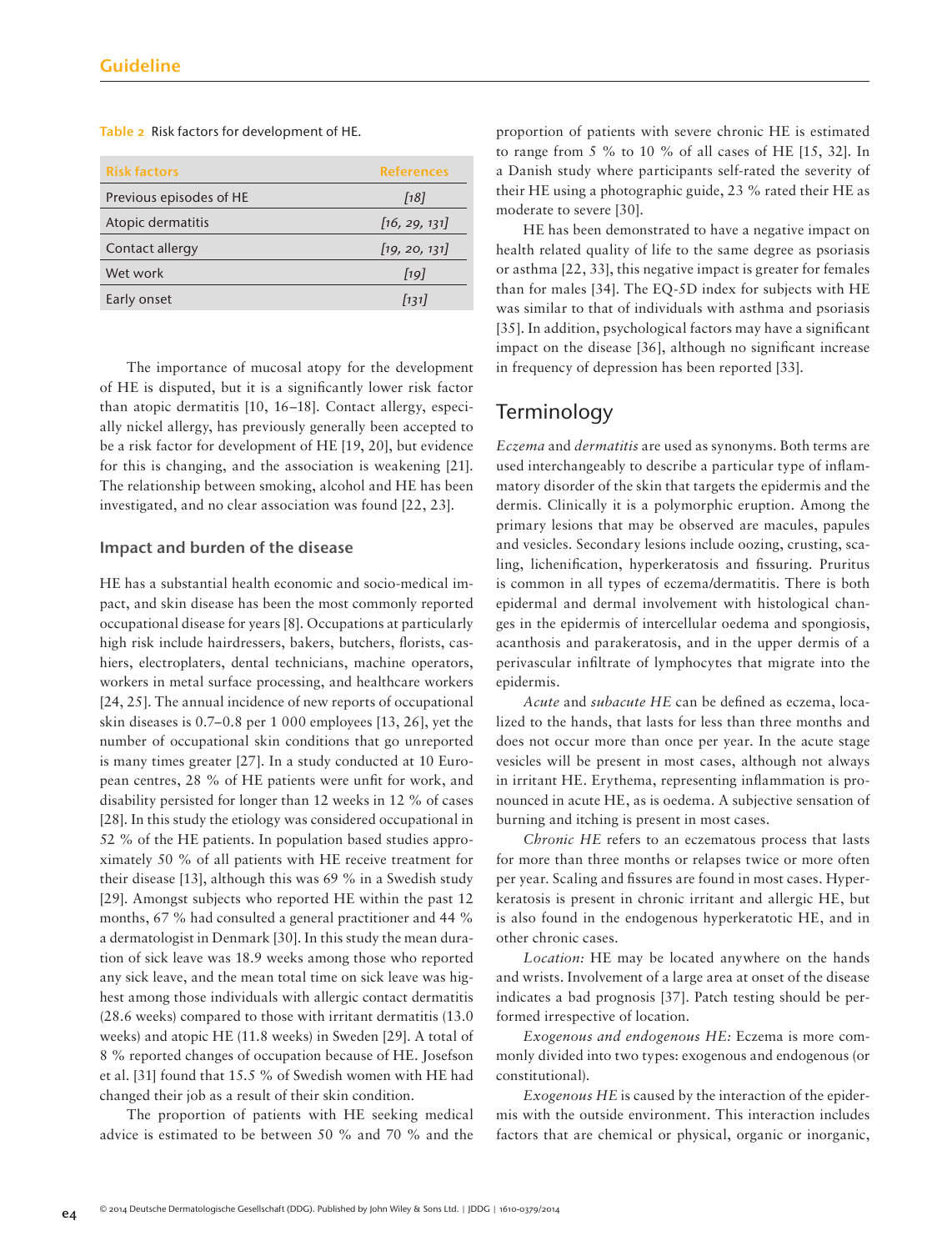allergens or irritants. Exogenous HE can be classified as *irritant* or *allergic*. There is no reliable connection between morphology and etiology, and all cases of HE should be fully investigated for possible allergy.

*Irritant HE* develops as a result of prolonged or repeated exposure to primary irritants, and depends on the duration and intensity of exposure to the potentially responsible agent(s). The diagnosis is based (a) on a documented exposure to an irritant that is quantitatively likely to cause contact dermatitis, and (b) on the absence of relevant contact allergy (no current exposure to allergens to which the patient has reacted positive in patch test, if any). An example of a well-defined irritant exposure likely to cause contact dermatitis is wet work: wet hands or wearing of gloves for two hours, or more than 20 hand washes daily. Relevance of the irritant exposure may be defined as either suspected or proven. The eczema in most cases remains limited to the sites of exposure and will rarely spread to unexposed skin areas. Irritant contact dermatitis (ICD) is commonly associated with wet work, and previous or current atopic dermatitis is an important endogenous co-factor [16]. ICD may set the scene for the development of allergic contact dermatitis (ACD), and combinations of irritant and allergic cases are common.

*Allergic HE* is caused by a delayed-type reaction (type IV reaction) as an immunological response to contact with an allergen in a sensitized individual. The diagnosis is confirmed when there is a positive patch test reaction to a topical allergen or a cross-reacting allergen, and a relevant – either documented or suspected – current exposure to this allergen. Relevance may be defined as either suspected or proven. Early lesions appear at the sites of allergen contact, but spreading to adjacent and even distant areas may occur. Clinical manifestations of irritant and allergic HE may be highly variable, making it impossible to differentiate, clinically or histologically, between the two, although ACD tends to take a more acute course.

*Protein contact dermatitis* is a rare, distinct form of allergic or irritant HE in which IgE-mediated mechanisms or non-immunological mechanisms, give rise to clinical manifestations characterized by an initial urticarial phase followed by eczema. The most frequent triggers are latex and food allergens [38, 39].The diagnosis is based on exposure to proteins (food, latex and other biological material) and a positive prick test, or proven specific IgE, to suspected items. However, non-immunological forms also exist. A considerable proportion of patients with contact urticaria have atopic symptoms too.

*Endogenous HE* arises from a constitutional predisposition of the patient, as an exaggerated response to external stimuli, auto-antigens, as a result of a defective epidermal barrier, and possibly influenced by emotional factors. No obvious external cause for the disease is apparent, and there is usually a genetic influence.

*Atopic HE* occurs in individuals with previous or current atopic dermatitis, according to the U.K. criteria, and with no documented exposure likely to cause irritant contact dermatitis. There is little doubt that there is an epidermal barrier defect in atopic dermatitis that predisposes to the development of ICD. The evidence to support this comes from the enhanced transepidermal water loss, reduced irritancy threshold, increased percutaneous absorption, and dry appearance of lesional skin. Recently, with the identification of null-mutations within the gene encoding the key epidermal protein filaggrin, a breakthrough in the genetics of atopic eczema has been achieved [40]. Filaggrin is a structural protein of the cornified envelope and important for the formation of the epidermal skin barrier. A possible association between the variant alleles and chronic HE has been studied, but no clear conclusions have been reached except for the already well-established association between atopic dermatitis and HE [13, 15, 41, 42]. The cellular immunity in atopics is decreased, and ACD seems to occur in a smaller number of patients with a past or present atopic disease than in non-atopics [16, 43], although this point of view has recently been challenged [44]. Positive patch tests, often related to topical treatments, are commonly found in atopics, and patch testing should be performed as in other patients with HE.

*Pompholyx* is a recurrent HE with vesicular eruptions. While the term "vesicular HE" can be used for vesicular eruptions of chronic allergic or irritant contact, as well as endogenous vesicular dermatitis, the term pompholyx is used only for the endogenous form. No relevant contact allergy and no documented irritant exposure likely to cause dermatitis are present. Clinically pompholyx is by definition characterized by isolated vesicles on the palms of the hands, frequently also affecting the sides of the fingers, and accompanied by erythema of variable intensity and severe pruritus. Each episode classically lasts two to three weeks, resolves with desquamation and clears completely. Recurrences may be triggered by stress, systemic contact dermatitis, by dust mites [45] or by fungus infections elsewhere [46] and a relation to atopy and to nickel allergy has also been advocated. Histological and electron microscopy studies have revealed that there is no sweat gland involvement, and therefore the term "dyshidrotic" is confusing and should be avoided.

*Hyperkeratotic HE* is a chronic eczema with hyperkeratosis in palmar hands, or pulpitis, and no vesicles or pustules, also called hyperkeratotic dermatitis of the palmar hands [47]. No documented exposure to the involved skin areas likely to cause irritant exposure is present. It typically presents as sharply demarcated circumscribed hyperkeratotic and fissured lesions in the middle of the palms, and absence of vesicular lesions [47]. The causative factors of hyperkeratotic HE are still poorly understood.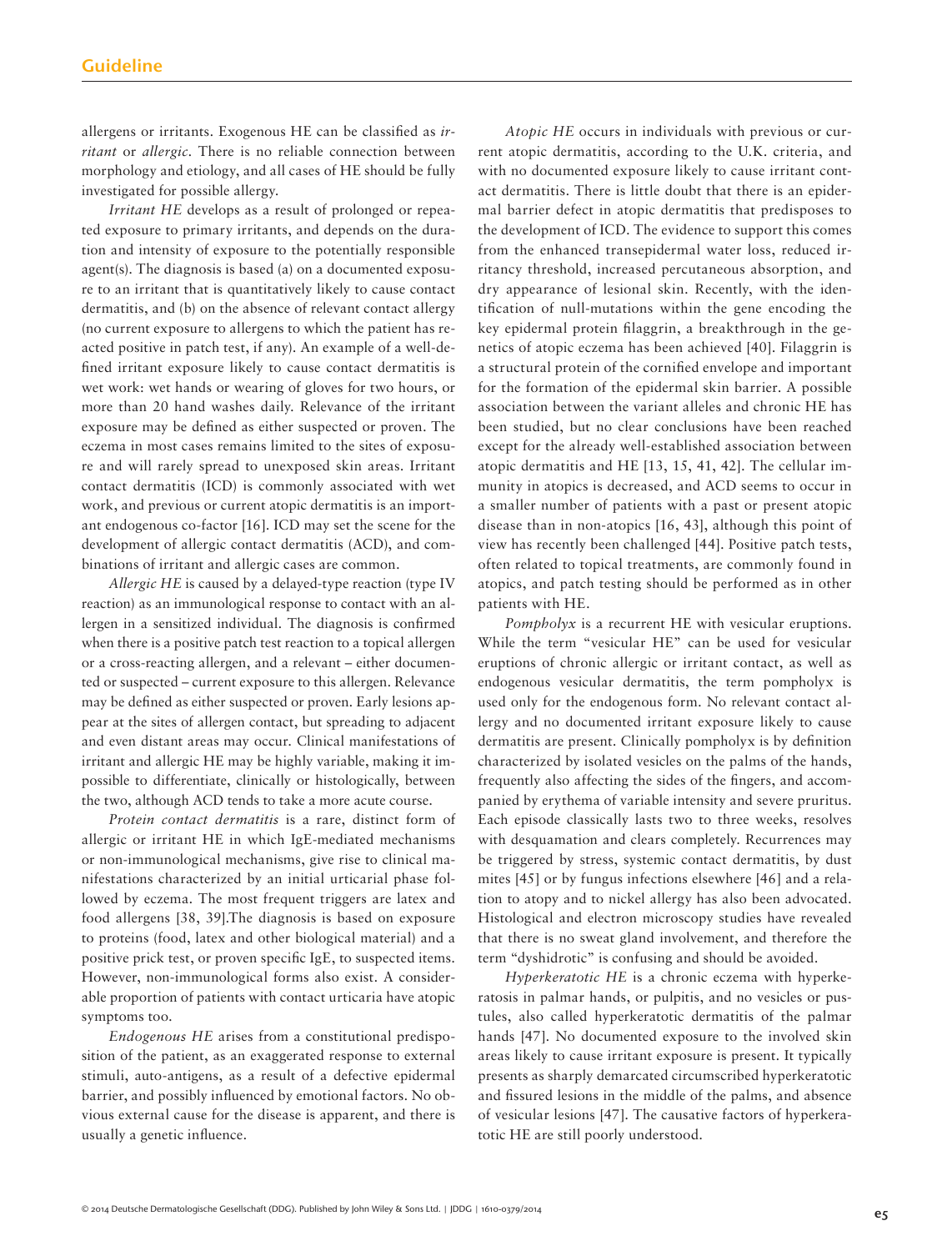| Allergic contact<br>dermatitis                                       | HE caused by relevant contact allergens or cross-reactors identified by patch testing. Relevance<br>means that there is a current exposure of the allergen to the hands.                                                                                  |
|----------------------------------------------------------------------|-----------------------------------------------------------------------------------------------------------------------------------------------------------------------------------------------------------------------------------------------------------|
| Irritant contact<br>dermatitis                                       | HE with documented irritant exposure, which is quantitatively likely to cause dermatitis. No<br>relevant contact allergy (no current exposure to allergens to which the patient has reacted positive<br>in patch test).                                   |
| Contact urticaria/<br>protein contact<br>dermatitis                  | HE in patients exposed to proteins (food, latex and other biological material) with a positive prick<br>test, or proven specific IqE, to suspected items. A considerable proportion of patients with contact<br>urticaria will also have atopic symptoms. |
| Atopic hand<br>eczema                                                | HE in a patient with a medical history of atopic eczema, previous or current. No documented<br>irritant exposure and/or relevant contact allergen likely to cause eczema.                                                                                 |
| Pompholyx                                                            | Recurrent HE with vesicular eruptions. No relevant contact allergy, no documented irritant<br>exposure likely to cause dermatitis.                                                                                                                        |
| Hyperkeratotic eczema<br>(hyperkeratotic<br>dermatitis of the palms) | Chronic eczema with hyperkeratosis in the palms, or pulpitis, and no vesicles or pustules. No<br>documented irritant exposure to the involved skin areas, likely to cause irritant exposure                                                               |

Table 3 Definition of subtypes of hand eczema.

#### Classification

 Evidence on classification is lacking and no specific recommendations can be made at the moment. However, in research and clinical trials we recommend that some kind of classification is applied. *Strong consensus-based recommendation (Grade A).*

Many different terms have been used to describe the skin affected by HE/dermatitis, and no generally agreed upon classification for HE exists. The pattern of the dermatitis is often polymorphic, and morphology is not at all related to etiology, which may sometimes be obscure. In the acute phase pruritus, erythema and vesiculation may be predominant, while the chronic phase is more dominated by scaling, infiltration, fissures and hyperkeratosis. The most common sub-diagnosis for HE is irritant HE, followed by allergic HE, and atopic HE, while other endogenous forms only constitute a minor group (for definitions see above or Table 3). Combined forms are common [28, 29, 41, 48, 49]. Hyperkeratotic phases are likely to occur in many patients with HE, while the term hyperkeratotic palmar HE describes the specific sub-classification of palmar, circumscribed infiltrated scaling plaques, which affect males more often than females, and with a later onset than other subtypes of HE [47, 50]. Classification of HE should always include the result of patch testing (see below). Omission of patch testing can never be justified, since the etiology of HE cannot be determined from the clinical manifestations alone [51, 52].

Classification is a major problem involving all studies on treatment of HE. Consensus on a classification is important in order to obtain a mutual understanding of sub-diagnoses. Classification of HE has been contentious, since the different subgroups are classified according to etiology as well as morphology. A system of classification is useful however, when conducting clinical trials and when communicating with patients and amongst professionals. Based on a recent study from ten different clinics in Europe it is suggested that the classification given in Table 3 may be used as a working tool. The diagnoses proposed are not exclusive, and each case may obtain more than one diagnosis.

# Diagnosis, diagnostic procedures, examination

- We recommend a careful history taking as well as clinical examination of the location and morphology of the lesions. *Strong consensus-based recommendation (Grade A)*.
- We recommend diagnostic patch tests be performed in all patients with HE with a duration of more than 3 months and/or relapse, to identify the role of contact allergens in the environment*. Strong consensus-based recommendation (Grade A).*
- We recommend patch testing with a baseline series which always should be supplemented with selected additional series/allergens depending on exposure. *Strong consensus-based recommendation (Grade A).*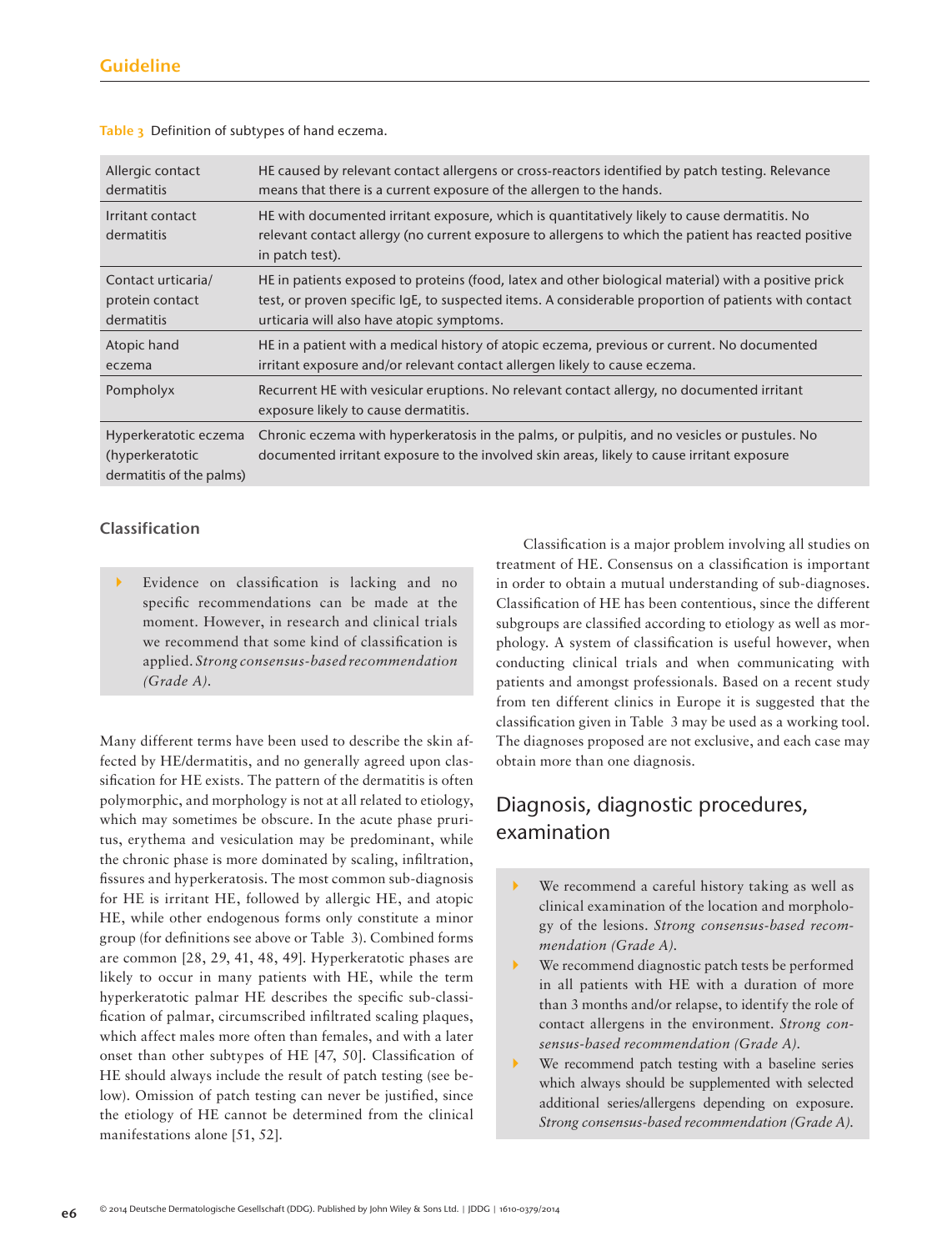

Figure 1 Flow chart for diagnosis of HE. It is important to consider that the diagnoses are not exclusive, and that more than one diagnosis can exist. For patients with relevant contact allergies additional irritant exposures or endogenous factors should be considered. For patients with relevant irritant exposure additional endogenous factors should be considered.

A flow chart for diagnosis of hand eczema is given in Figure 1. In all areas of medicine, establishing a diagnosis is crucial, and this applies equally to HE, where many factors may contribute to the clinical presentation. A careful patient history, clinical examination and appropriate diagnostic procedures are all necessary and will yield important information. The history should be taken by guided interview and include a search for specific exposures related to the clinical features. This should include pattern of dermatitis, duration of dermatitis, exacerbations and remissions including relationship to work; the patient's own suspicions, the use of and response to skin care products and medicaments, the use of gloves, number of hand washings, hobbies and leisure activities, housework and occupational exposures. Information on previously documented allergies and test procedures should be collected, together with information about atopic status, including previous atopic dermatitis [2, 53].

Particular attention must be paid to exposures in the patient's home as well as occupational exposures, including the clinical course of HE during vacations, on weekends and during periods off work.

Apart from assessing the hands, the clinical examination should include an inspection of the entire skin, especially the feet. Palmar psoriasis is an important differential diagnosis to hyperkeratotic dermatitis of the palms. A careful inspection of clinical signs of dermatophytosis has always to be included.

Multiple diagnostic procedures may be needed in each individual case. These include diagnostic patch tests, skin prick tests, microbial tests and cutaneous biopsies.

#### Diagnostic patch tests

Epicutaneous patch testing is the gold standard test for identifying type IV sensitization as the trigger of ACD. Diagnostic patch tests should be performed in all patients with HE of more than three months' duration to identify the role of contact allergens in the environment. It is important to emphasize that clinically relevant contact allergies cannot be estimated based on the pattern of dermatitis and/or its severity [2, 52].

Patch testing should be performed with a baseline series, which may vary depending on exposures that may differ according to geographic areas [54]. These will reflect dominant industries, use of topical medicaments and consumer habits. The European Society of Contact Dermatitis (ESCD), national and international research groups (such as the European and Environmental Contact Dermatitis Research Group or EECDRG) have recommended a baseline series comprising about 30 commonly occurring contact allergens [55]. The baseline series is dynamic and subject to modification at regular intervals depending on population exposures and the prevalence of contact allergy. The baseline series should always be supplemented with appropriate additional series and with relevant substances from work and home, including gloves, topical preparations and cosmetics. Detailed enquiries regarding skin exposures may identify specific allergens. Rare allergens may be obtained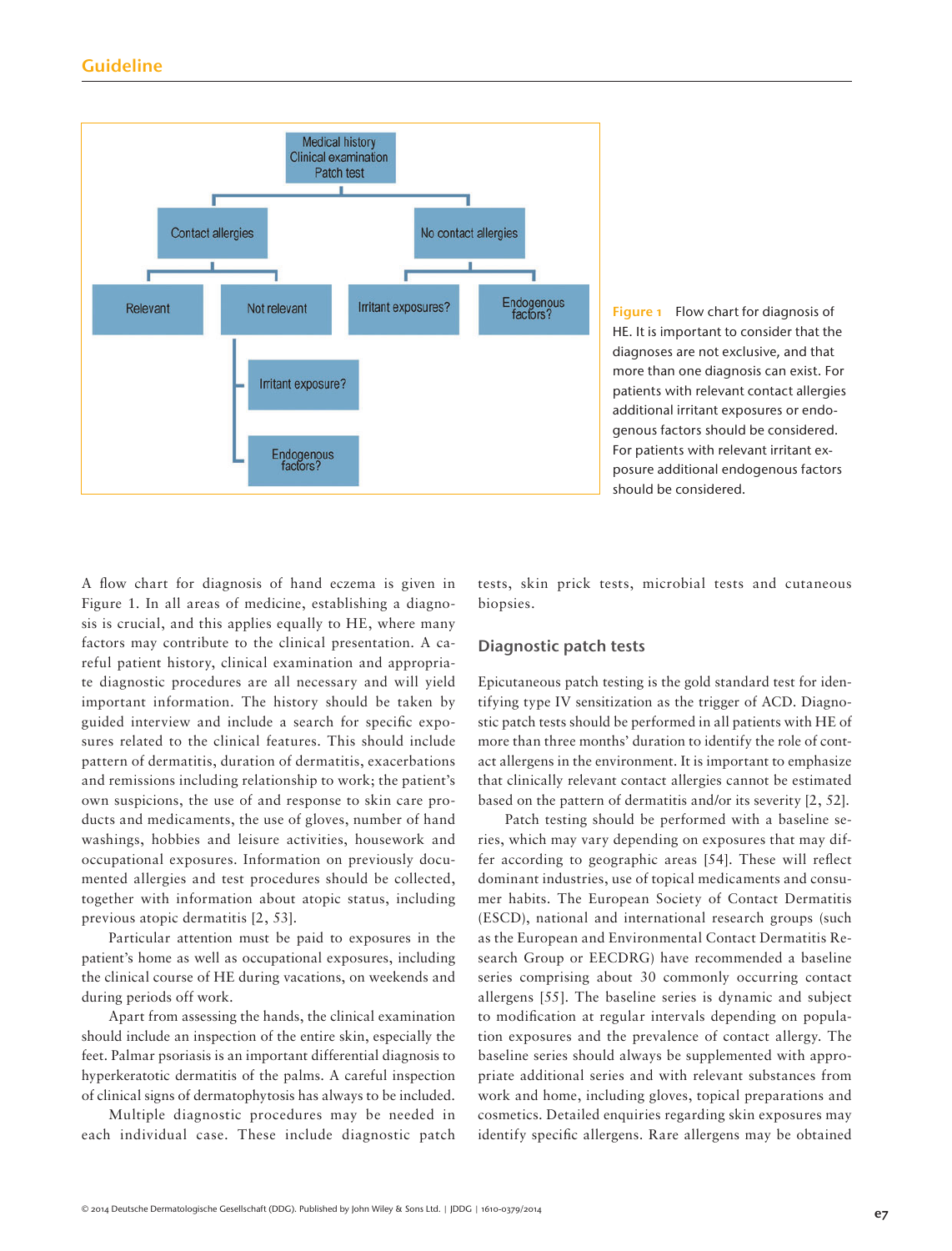for testing from commercial patch test material suppliers, or acquired from industry manufacturers, workplaces or from an Allergen Bank [55]. It is mandatory to carefully consider the choice of patch test concentration and vehicle when testing with materials that are not standardized [56–58]. The patch test technique may vary in detail from clinic to clinic depending on tradition and training. Several patch test systems are popular with their various proponents, and test application is usually two days with a subsequent reading at day 2–3 and an additional late reading on day 5–7 is highly recommended [59]. Scoring of patch test reactions should be done carefully according to the established recommendations of the International Contact Dermatitis Research Group (ICDRG) scoring scale [57, 59]. Reading and interpretation is subject to inter-individual variation depending on training and level of experience [60].

It is very important to assess the relevance of identified type IV allergens, and where occupational triggers have been identified the patient's workplace should be reviewed, along with the replacement of the causative allergen with a safe alternative. A negative patch test is not a definitive exclusion of an allergy since false negative results can occur. ACD will only clear if the triggering substance(s) is/are consistently avoided. Patients therefore need to be educated in detail about relevant allergens and where they are likely to be found. If specific ingredients of products have been identified as contact allergens, allergen-oriented counseling about skin protection and skin care is indispensable.

In summary, patch tests must be scored according to established recommendations, and the relevance for each positive reaction must be carefully assessed.

#### Skin prick tests

HE patients may report immediate skin reactions, experiencing contact urticaria from use of natural rubber latex gloves or from contact with foodstuffs or certain animal proteins [61] with and without occupational relevance. Skin prick testing (SPT) is used to assess these reactions and should be performed using the most common inhalant allergens and specific occupational allergens where appropriate (e. g. latex or food allergens). When testing with fresh foods and plant material, prick-prick testing is the best technique [62], giving the more specific, accurate, fast and cheap results. IgE assays or radio-allergosorbent testing (RAST) may also be useful.

In the case of suspected protein contact dermatitis without systemic symptoms skin prick tests with fresh proteinaceous material (foods and plants) are a safe and important diagnostic tool. Evaluation of the test results must be done carefully due to risk of non-specific positive reactions.

Testing of controls may be warranted. If the patient has had more generalized symptoms a risk of anaphylaxis should be considered and the test only performed with adrenalin available.

#### Microbial tests

Clinical examination of hand dermatitis may give rise to suspicion of secondary infection as an aggravating factor, particularly in atopic dermatitis patients, and skin swabs may be used to obtain information about antibiotic resistance [63]. Furthermore, scabies should be excluded as a differential diagnosis, and dermatophyte infection should also be considered by taking skin scrapings for microscopy and culture. A careful inspection of clinical signs of dermatophytosis has always to be included. As mentioned, it is essential to inspect the feet for possible dermatophytosis as a trigger factor for HE.

#### Cutaneous biopsy

Cutaneous biopsy may be useful for differential diagnosis. The various types of dermatitis rarely present a histologic picture sufficiently diagnostic to allow their differentiation. Diseases that can show the non-specific histologic picture of chronic dermatitis include psoriasis, lichen planus and pityriasis rubra pilaris. A chronic dermatitis may simulate the histologic picture of psoriasis through the presence of evenly elongated rete ridges. Biopsy does not allow for conclusions regarding the etiology of HE, especially for the distinction between allergy and irritancy. Immunostaining methods have not turned out to be useful.

#### Exposure assessment

Exposure assessment is an important step in the diagnosis of contact dermatitis. Whenever positive reactions to patch test are found, exposure to the allergen(s) should carefully be looked for. Spot tests, like the dimethyl-glyoxime test for nickel release, applied on metal objects in contact with skin, is a simple test that can be performed by the patient himself/ herself.

Material Safety Data Sheets should be examined carefully and extra suspected allergens added to the patch test procedure when possible and feasible.

In case of suspected allergy to botanical material, direct exposure as well as exposure through cosmetic products should be examined. With respect to irritant exposure it is important to assess not only the quality of the exposure, but also the exposure time, as well as the body part being exposed in relation to the location of the eczema.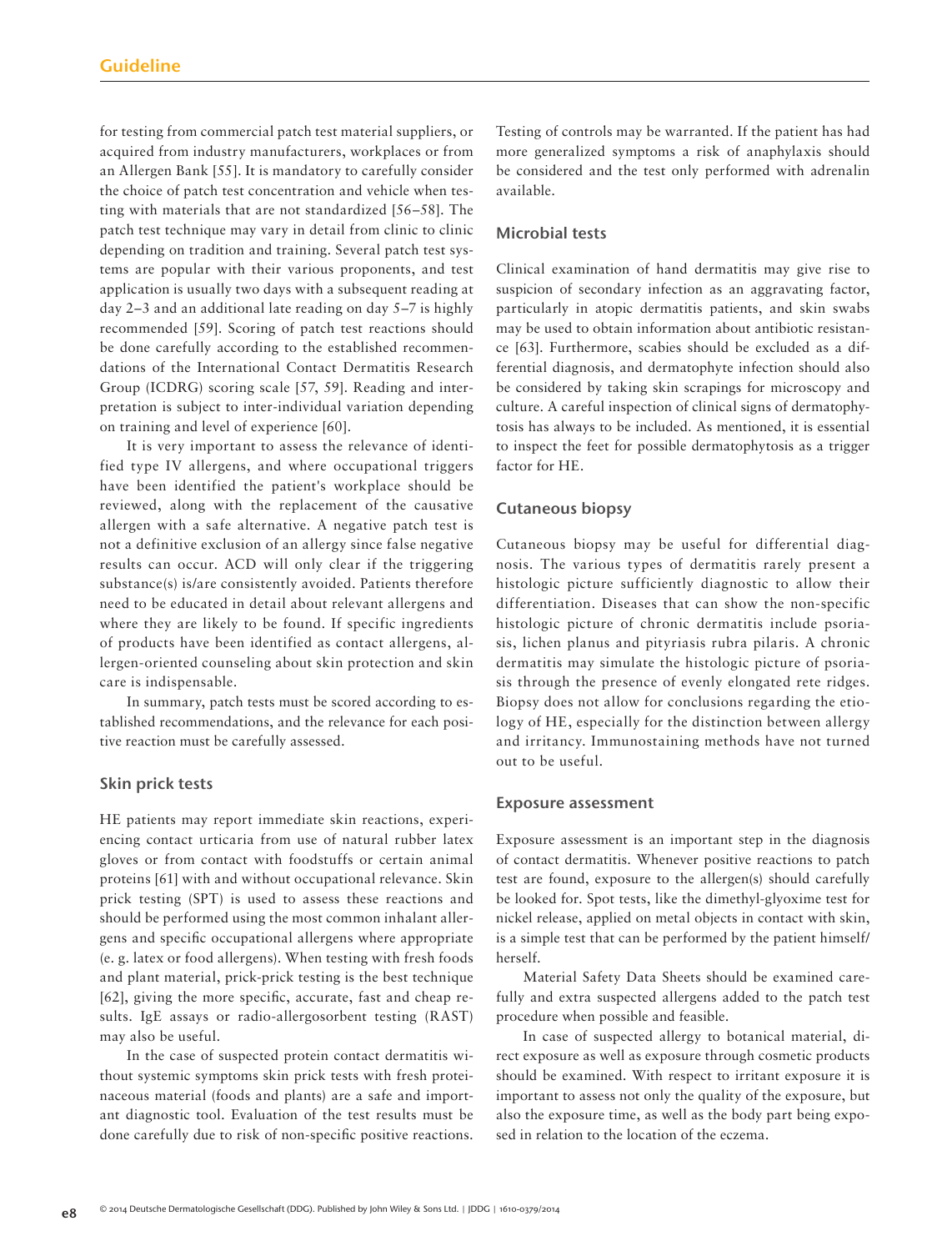# Prevention

- We recommend primary prevention to decrease the incidence of HE. *Strong consensus-based recommendation (Grade A)*
- We suggest secondary prevention strategies whenever skin manifestations are already present on the hands. *Strong consensus-based recommendation (Grade B)*
- Skin protection education and training are an important part of secondary prevention, they aim to motivate people to use adequate skin protection, and to foster a feeling of empowerment in terms of taking responsibility for one's own health and we suggest to develop it for high risk groups like hairdressers, health care workers, metal workers etc. *Strong consensus-based recommendation (Grade B).*

Since HE is a disease that may often become chronic, is a burden for the patient and is a great cost to society, prevention is an essential element in the management of HE. Prevention should aim mainly at exposure, but knowledge about endogenous risk factors/skin barrier defects should also be taken into account. A distinction is made between primary, secondary, and tertiary prevention strategies.

#### Primary prevention

The aim of primary prevention is to decrease the incidence of HE, and the target is the healthy population. Regulation of allergen exposure either by legislation on threshold values or regulations on precautions in handling of allergenic products reduces allergen exposure and subsequently reduces the frequency of ACD, however randomized controlled trials are missing [64, 65]. Examples of legislation changing the frequency of contact allergy and contact dermatitis within special working groups or in the population as a whole are regulations on chromate in cement and on nickel in jewelry and in private items [21, 66]. Previous or current atopic dermatitis is, as already mentioned, a significant endogenous risk factor for development of HE, and counselling about avoiding wet and soiled occupations should be given to atopics in childhood. General Practitioners as well as health care personnel at schools should actively participate in this. Exposure to wet work is a particular risk factor for development of HE, and preventive efforts should aim at reducing wet exposure. Educational programs directed at the general population are attractive, but have never been scientifically evaluated (*www.dguv.de/content/prevention/campaigns/* *documents/campaign\_skin.pdf*). The implementation of a "skin-healthy" occupational environment was evaluated in an intervention study in the health care sector, and its effectiveness was statistically confirmed [67]. Implementation of an evidence based prevention program among gut cleaners was also found to have a significant positive effect on occupational eczema [68].

Protection of the hands is essential for the prevention of HE and is a fundamental aspect of the treatment of HE. Effectiveness of protective measures such as use of moisturizers and gloves has mostly been documented in laboratory studies with experimentally damaged skin [69]. In a prospective four-arm intervention study with a 12-month follow up, the effectiveness of skin care and skin protection measures was assessed in metal workers [70]. The largest and most significant improvement was noted in the group following the skin protection program as it was generally recommended (skin care + protection) followed by skin protection alone as second best. Use of gloves in wet work has generally been recommended and accepted as an important preventive measure. Compliance with this recommendation is good in some, but not all occupations [71]. Gloves may also sometimes be the cause of HE, since protective rubber gloves may cause ICD from heat and sweating, or ACD from contact sensitization to rubber additives or contact urticaria caused by immediate allergy to natural rubber latex [72–74]. The choice of the glove material may play an important role in minimizing glove-induced irritation [75].

#### Secondary prevention

Secondary prevention strategies are indicated when eczema is already present on the hands. The objective of secondary prevention is to spot early skin changes in order to rapidly implement corrective measures. Based on experimental research a skin care program for prevention of HE in wet work occupations has been suggested (Table 4) [67].

If occupational HE is suspected, the authorities should immediately be notified in some countries (e. g. Denmark, Germany, UK and France).

Outpatient skin protection seminars have been established for healthcare workers, hairdressers, cooks, caterers and other food handlers, cleaners, and other occupations at risk [76–78]. Skin protection seminars are based on the methodological principles and procedures of adult education and provide theoretical background knowledge and "hands-on" training in the selection and use of adequate skin protection strategies. They are aimed at helping people to keep working in their occupation. The seminars also aim to motivate people to use adequate skin protection, and to foster a feeling of empowerment in terms of taking responsibility for one's own health [79]. The results of secondary and tertiary prevention are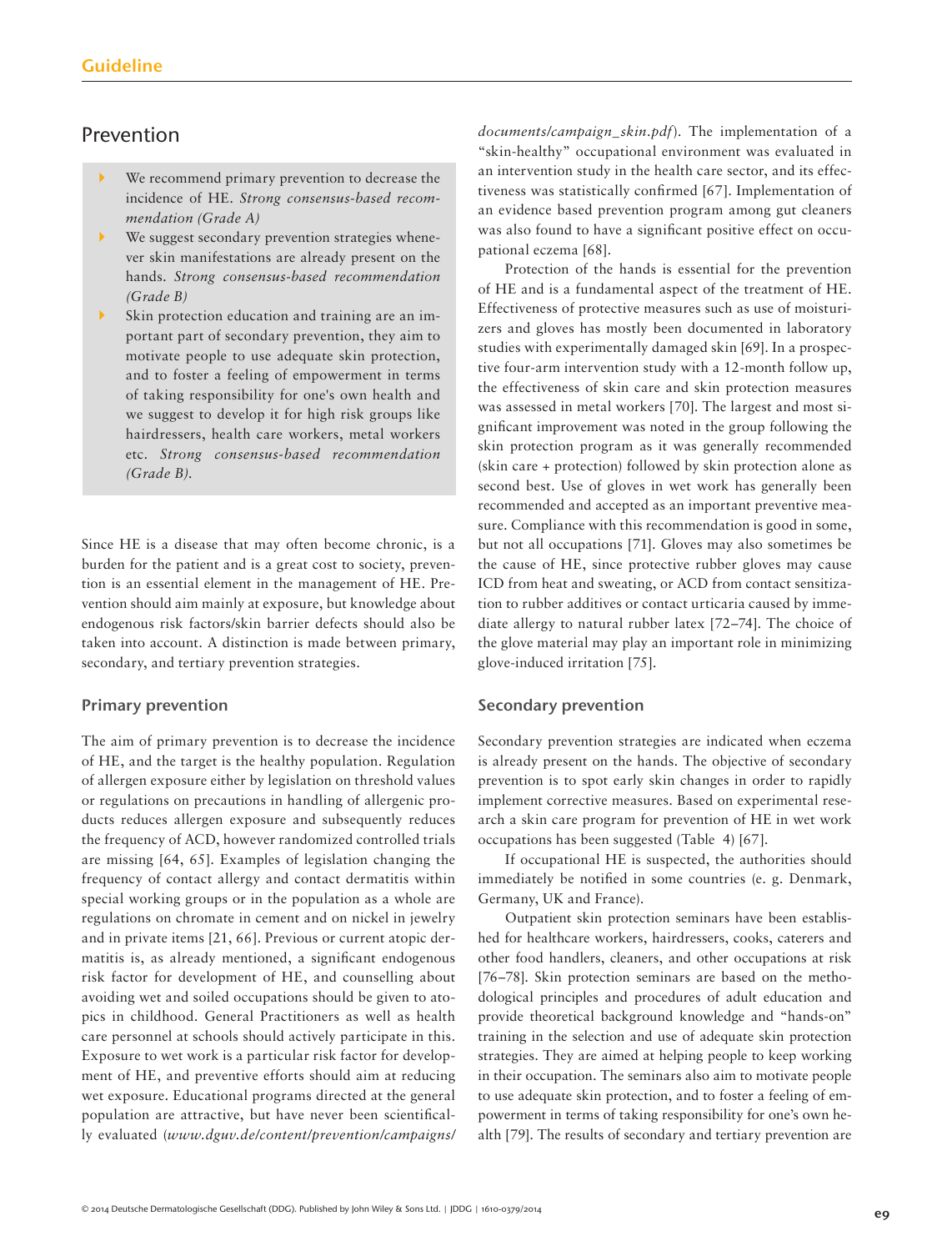Table 4 Skin protection program based on evidence from clinical and experimental studies (modified from: [132]).

- Use gloves when performing wet work.
- Protective gloves should be used appropriately but for as short a time as possible.
- Protective gloves should be intact, clean and dry inside.
- When protective gloves are used for more than 10 minutes, cotton gloves should be worn underneath.
- Wash hands in lukewarm, not hot, water. Rinse and dry hands thoroughly after washing.
- Hand washing with soaps should be substituted with alcohol disinfection when hands are not visibly dirty.
- ▶ Do not wear finger rings at work.
- Apply moisturizers on your hands during the working day but especially after work and before bedtime. It may be reasonable to use a lighter moisturizing lotion during the day and a greasier fragrance-free, lipid rich moisturizer before bedtime.
- Moisturizers should be applied all over the hands, including the webs, finger tips and dorsal aspects.
- Take care when doing domestic work. Use protective gloves for dish washing and insulating gloves in the winter.

very promising, and the effect was recently documented in a RCT study including almost 400 health care workers [80, 81].

#### Tertiary prevention

Strategies for tertiary prevention are basically the same as for secondary prevention, but the focus for tertiary prevention strategies are patients with severe and/or chronic HE in which outpatient secondary prevention strategies have been ineffective [82]. Tertiary prevention strategies in (occupational) HE comprise concerted (in/outpatient) and interdisciplinary (occupational dermatology, industrial health, health educational, occupational therapeutic, psychological, and trade association-administrative) interventions with the aim of improving the affected individual's clinical condition and where possible, allowing them to keep working in their occupation in the long run.

### **Treatment**

- Acute HE should be treated quickly and vigorously to avoid the development of chronic HE. *Strong* c*onsensus-based recommendation (Grade A)*[3].
- We recommend identification and avoidance of causative exogenous factors. *Strong consensusbased recommendation (Grade A).*
- We recommend moisturizers/emollients be used in all HE patients. *Evidence level 2 (moderate quality) (Grade A)*[1, 3, 69, 83]. The choice of emollient should be individualized according to exposure and skin condition. *Strong consensus-based recommendation.*
- The guideline development group considers that the evidence base is too weak for recommendations on specific moisturizers or emollients. *Strong consensus-based recommendation.*

A wide range of approaches is available for the management of acute and chronic HE (Table 5). In the systematic Cochrane review "Interventions for hand eczema" [1], 49 RCTs have been identified, in which a total of 4 208 participants were enrolled. These studies covered a large variety in treatments and reporting outcomes; however there was substantial heterogeneity in interventions, outcome measures and timing of the outcome assessments. There are very few studies about the role of lifestyle changes and a lack of directly comparative trials of different treatments for HE. According to the Cochrane review only four studies compared two different classes of interventions [1]. The efficacy of available treatments cannot be directly compared because differences in the eligibility and exclusion criteria for published trials have resulted in the recruitment of different patient populations.

#### General principles of treatment

The treatment of HE must take into account the general principles of treatment of stage-appropriate therapy, disease etiology (atopic, allergic, irritant), acuteness (acute vs. chronic eczema), morphology (redness, scaling, lichenification, blistering, hyperkeratosis, rhagades, etc.) and location (dorsal aspects of hands, interdigital spaces, palms). Successful therapy requires identification and avoidance of causal exogenous factors (e. g. allergens, irritants). Despite extensive clinical experience with various therapies that have been used for years, RCTs are still lacking.

Acute HE should be treated quickly and consequently to avoid the development of chronic HE. Topical corticosteroids, together with emollients, are the most effective treatment to control an acute flare of HE. As full functional regeneration of the epidermal barrier takes several weeks after the eczema subsides, patients must avoid re-exposing the skin to irritants or allergens.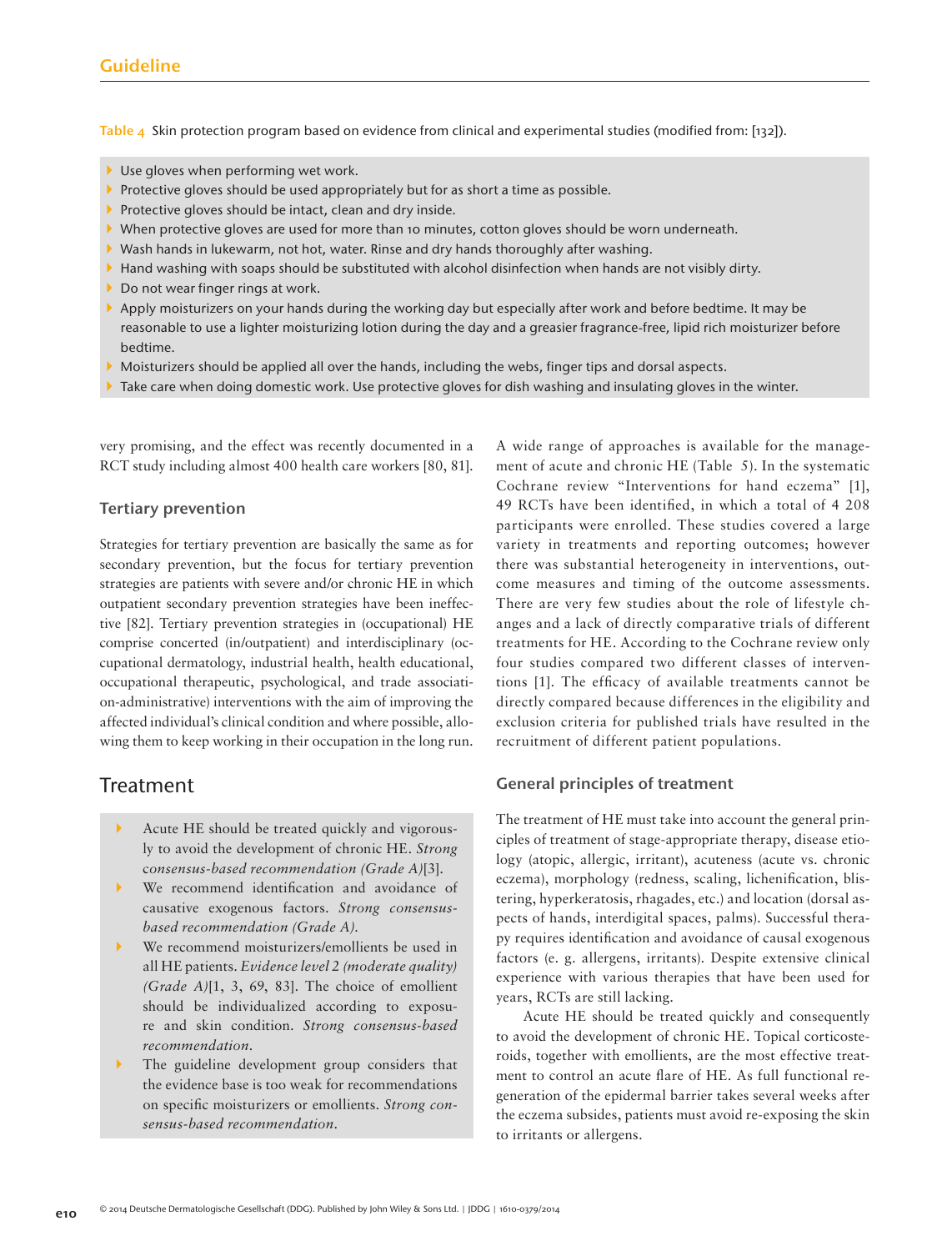| <b>Skin protection</b><br>program                        | <b>Topical therapies</b>                                                                                                                                                                               | <b>Systemic therapies</b><br>(in alphabetic order)                                                                 | <b>Physical therapies</b>    |
|----------------------------------------------------------|--------------------------------------------------------------------------------------------------------------------------------------------------------------------------------------------------------|--------------------------------------------------------------------------------------------------------------------|------------------------------|
| Education<br>Avoidance and<br>substitution<br>Protection | <b>Emollients</b><br>Topical steroids<br>Topical calcineurin inhibitors<br>(tacrolimus, pimecrolimus)<br>Other topical treatment (iontophoresis,<br>tar, potassium permanganate,<br>aluminium acetate) | $\blacktriangleright$ Acitretin<br>Alitretinoin<br>Azathioprine<br>Cyclosporine<br>Corticosteroids<br>Methotrexate | $\triangleright$ UVB<br>PUVA |

|  | Table 5 Treatment options for chronic HE. |  |  |
|--|-------------------------------------------|--|--|
|--|-------------------------------------------|--|--|

Chronic HE is difficult to treat and requires complex management strategies, taking into account etiology, morphological features, and site of the lesions. A prerequisite for successful therapy is identification and avoidance of causative exogenous factors. Treatments for chronic HE and the panel's assessment of their efficacy, are discussed below. Recommendations are based on a review of the clinical evidence, but in many cases evidence was limited.

#### Non-pharmacological interventions

Lifestyle change is recommended for all patients. This involves avoidance of identified allergens and irritants, substituting alternatives where possible, use of hand protection, and avoiding wet work and mechanical irritation (Table 4). A skin protection program should be tailored to individual need; this should include education about HE with the aim of giving the patient realistic expectations of treatment outcomes, as HE is not always curable. Cases associated with occupational exposure should be notified to the appropriate authority. Management should include not only the patient but the family too, taking into account psychological issues, occupation and the history of the condition and its treatment. Educational programs should promote alcoholic disinfection as a procedure with good efficiency and skin tolerability to reduce the number of hand washes [64, 84].

#### Topical treatments

#### **Emollients**

Emollients are traditionally used in all kinds of skin diseases involving epidermal pathology and barrier dysfunction, and in occupational settings emollients are used both for treatment and prevention of skin disease. Although emollients are very widely used and recommended by physicians, evidence for efficacy is sparse, and depends on the substances included in the specific product. [85]. An overwhelming number of formulations are available [86], and words such as emollients, moisturizers, lotions, skin care products or barrier creams may be used interchangeably. Most emollients improve the hydration state of normal skin/ stratum corneum, and are effective for treatment of contact eczema [87, 88]. They may help prevent itching, reduce the frequency of flares, and act to restore the lipid balance of the skin. Emollients with high lipid content accelerate the healing after experimental damage to the skin [89]. Emollients, including humectants, may sometimes improve barrier function, mainly by increasing the hydration of the stratum corneum and in some products also by anti-irritant capacity [90]. No good evidence exists as to whether emollients with physiological lipids are more effective than those with other lipids [91]. The guidelines development group considers the evidence base for specific recommendations on which moisturizers or emollients should be used too weak to give recommendations.

There is a risk that use of emollients may be associated with increased penetration of allergens and irritants, especially when applied during working hours [89, 92]. Facilitated penetration may lead to sensitization or elicitation of allergic contact dermatitis, or it may induce irritant reactions in the skin. However, the skin barrier is often impaired after working hours in occupations with wet work or other exposures to irritants, and in such cases the application of emollients will facilitate healing of the barrier. In general, emollients should be recommended when there is an impaired skin barrier function, and used prophylactically after working hours. Adherence to treatment is important, and this may be optimized when patients chose emollient that they like to use. Nurse instruction in the use of emollients (when, how, which one to choose) may be necessary.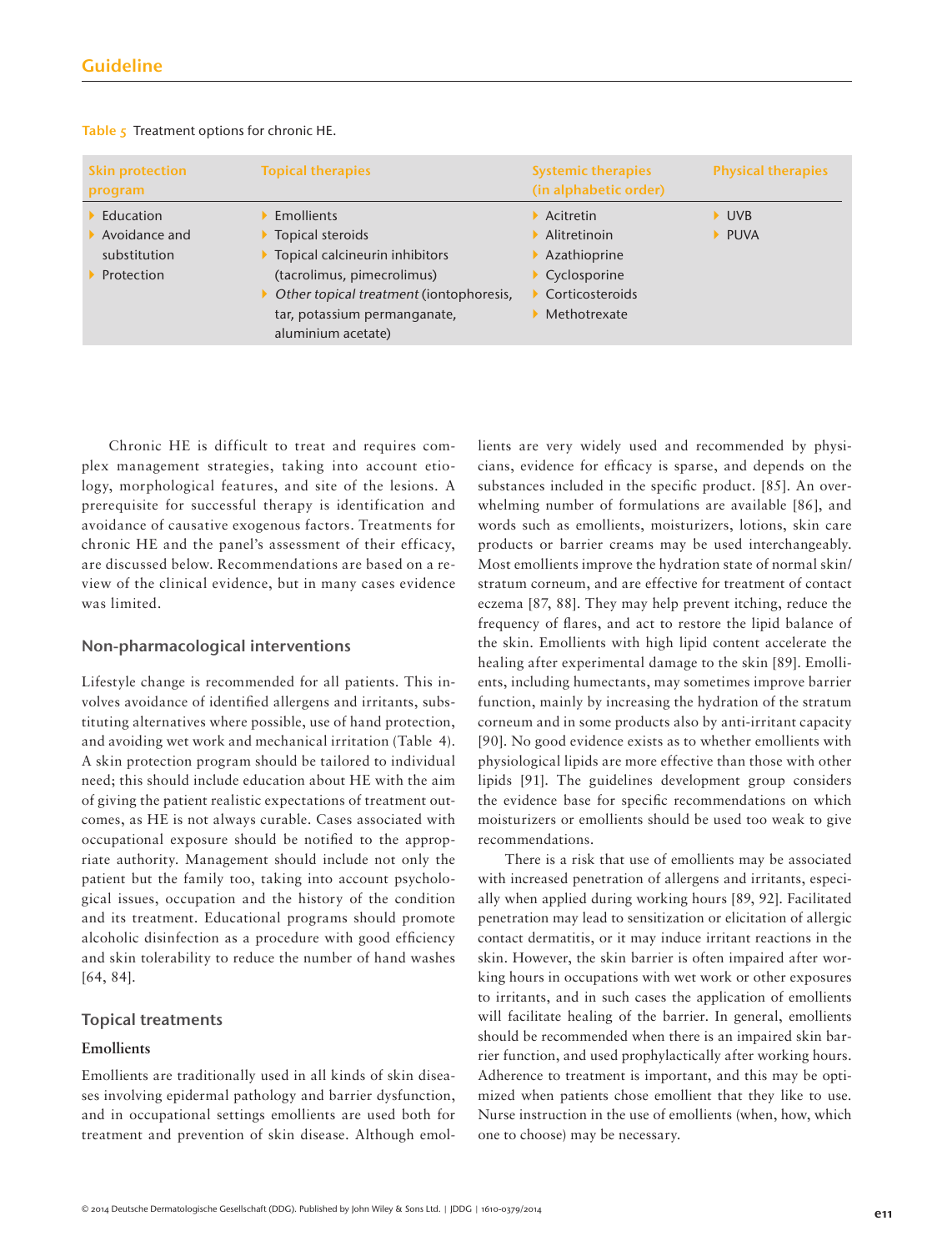## **Topical corticosteroids**

- Topical corticosteroids play an essential role in the management of HE, and there is a significant body of evidence for their efficacy. *Evidence level 1 (high quality)*[1]. We recommend topical corticosteroids as first line treatment in the management of HE. *Strong consensus-based recommendation (Grade A)*.
- They are very effective in the short term, but they inhibit repair of the stratum corneum and cause skin atrophy, and interfere with recovery in the long-term. *Evidence level 1 (high quality).*
- Development of side effects depends on the potency, the amount applied, the duration of treatment, frequency of use and the anatomical site. *Strong consensus-based statement.*
- **Therefore** we recommend continuous long-term treatment beyond six weeks be performed only when necessary and under careful medical supervision. *Strong consensus-based recommendation (Grade A).*
- There is limited evidence of efficacy for long-term intermittent use as maintenance therapy. *Evidence level 2 (moderate quality)*[1, 93].

Along with emollients the local treatment of choice is a topical corticosteroid. These agents are very effective in the short term, but they inhibit repair of the stratum corneum [94, 95] and may cause skin atrophy [96], and interfere with recovery in the long-term. Once daily treatment is sufficient and may even be superior to twice daily application [97]. Effectiveness of topical corticosteroids for ICD in experimental settings is low or non-existent [98, 99].

In clinical studies there is evidence of efficacy for longterm intermittent monotherapy with mometasone furoate cream for HE [93]; the risk of recurrence is reduced by use of a very potent steroid (clobetasol propionate) compared with a moderately potent preparation [100].

The disadvantages of topical corticosteroids include cutaneous adverse effects (skin atrophy), tachyphylaxis (theoretically) and adrenal suppression after systemic absorption (very infrequent). Atrophy of the epidermis has been reported as a consequence of topical corticosteroids, and should especially be considered when long-term treatment is used [94].Corticosteroids have even been reported to cause eczema craquelé [101]. Allergic contact dermatitis caused by topical corticosteroids is not uncommon, and should be considered when HE does not respond to treatment [102].

Anecdotal experience suggests that intermittent dosing may reduce the risk of adverse effects, but there is no scientific data to support this at the moment. Clinical experience suggests that alternating or combining a topical corticosteroid with a topical calcineurin inhibitor may be considered in order to reduce adverse effects, although randomized clinical trials are missing and the long-term safety of this approach is unknown.

#### **Topical calcineurin inhibitors**

 Topical calcineurin inhibitors may be considered for HE patients with long-term need for treatment, although evidence for their efficacy is limited *(Evidence level 2, moderate quality)*. *Strong consensus-based recommendation (Grade 0)*. Doctors and patients need to be aware that this is an off-label treatment except for patients with HE on an atopic basis.

The topical calcineurin inhibitors tacrolimus and pimecrolimus are licensed for the treatment of atopic dermatitis when topical corticosteroids have failed or not been tolerated. Tacrolimus has been shown to be as effective as mometasone furoate, whereas pimecrolimus appears to be non-inferior to a mildly potent topical steroid [103–105]. Adverse effects include transient stinging, flushing with alcohol ingestion, and skin infection; despite concerns about the long-term effects of topical immunomodulators, observational data suggests that these agents are not associated with lymphoma [106–109].

#### **Other topical treatments**

Other topical treatment procedures are available in various countries depending on traditions or clinical experiences. The guideline development group cannot recommend in favor or against these treatments.

#### Physical therapies

#### **Photo-therapy**

- In adult patients with chronic HE refractory to first line treatment (relative to topical corticosteroids) we suggest photo-therapy of the hands. *Evidence level 2, moderate quality. Strong consensus-based recommendation (Grade B)*.
- Long-term use of photo-therapy may increase the risk of skin malignancy [110]. *Strong consensusbased statement*.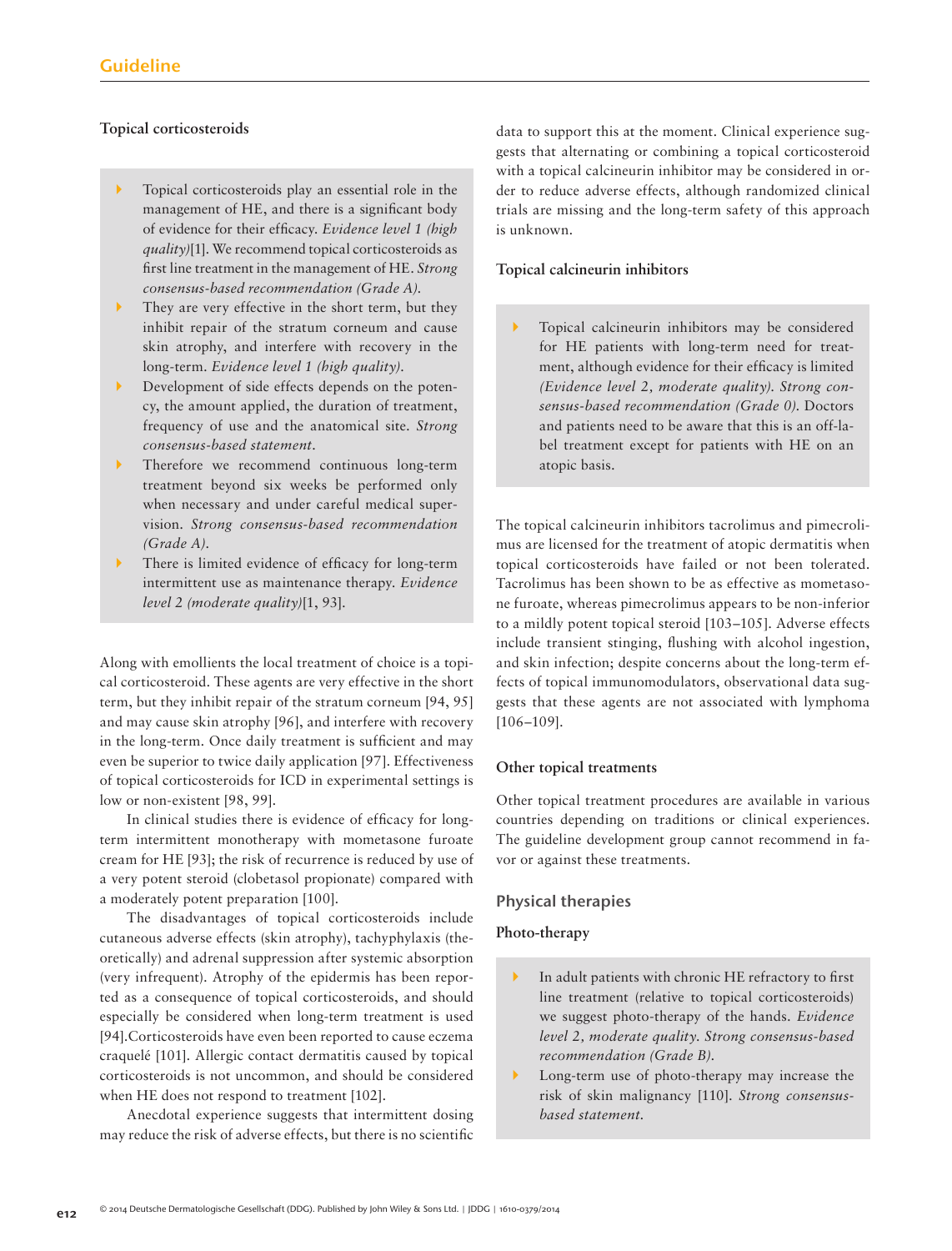Small trials have shown that UVB may improve chronic HE over a period of ten weeks [111]. PUVA treatment is an alternative, which has been reported to be superior in some, but not in all studies [112, 113]. Oral as well as bath or paint PUVA are used in some countries [114]. UVA1 may also be effective [115], although in most places availability is limited. Side effects of UV-treatment, especially bath and paint PUVA, are erythema and burning of the skin.

Grenz ray treatment is variably used in different countries, but side effects with development of skin cancer may occur, so this is not used anymore since these side effects developing many years after therapy, have induced some concern [116, 117]. Based on the perceived balance of benefit and harm the GDG cannot recommend this treatment.

#### Systemic treatment

- *Alitretinoin* has a strong evidence base in the systemic treatment of chronic HE and is approved for use in treating severe, chronic HE that does not respond, or responds inadequately, to topical corticosteroids. Pregnancy prevention measures are required with alitretinoin. *(Evidence level 1, high quality)*. We recommend alitretinoin as second line treatment (relative to topical corticosteroids) for patients with severe chronic HE. *Consensus-based recommendation (Grade A)*.
- *Systemic corticosteroids* can be effective symptomatic treatment in acute HE or acute flares of chronic HE, but chronic use is not recommended due to potentially serious long-term side effects. *Strong consensus-based recommendation (Grade A).*
- There is moderate evidence for the efficacy of *cyclosporine*. *Evidence level 2 (moderate; no benefit compared to first line treatment)*. Cyclosporine may be considered for HE patients with long-term need for treatment if first and second line therapy has been insufficient or contra-indicated. *Strong consensus-based recommendation (Grade 0)*. Doctors and patients need to be aware that this is an off-label treatment except for patients with HE on an atopic basis.
- We did not identify any evidence for the efficacy of *azathioprine* for the treatment of HE, but traditionally this treatment has been used over the years and may be considered for HE patients; especially those with atopic HE, with long-term need for treatment if first and second line therapy has been insufficient or contra-indicated. *Strong consensus-based recommendation (Grade 0)*. Doctors and patients need to be aware that this is an off-label treatment.
- We did not identify any evidence for the efficacy of methotrexate for the treatment of HE, but traditionally this treatment has been used over the years and may be considered if first and second line therapy has been insufficient or contra-indicated. Strong consensus-based recommendation (Grade 0), Doctors and patients need to be aware that this is an off-label treatment.
- There is low evidence for the efficacy of *acitretin. Evidence level 3 (low quality, tested in hyperkeratotic eczema of the palm only)*. Acitretin may be considered for hyperkeratotic eczema of the palm, if first and second line therapy has been insufficient or contra-indicated. *Strong consensus-based recommendation (Grade 0)*. Doctors and patients need to be aware that this is an off-label treatment.
- We have not identified any evidence for the efficacy of *antihistamines*. We do not recommend systemic antihistamines for treatment of HE. *Strong consensus-based recommendation (Grade A).*

For a new drug to be licensed for a specific disease today, well performed RCTs are required, and evidence for efficacy needs to be provided. As compared to this, older drugs that have traditionally been used for treatment of HE are not submitted to RCTs, since such studies are expensive, and require financial support. This should be taken into consideration when discussing evidence for efficacy. Another important issue to consider is the side effects, given that for new drugs long-term safety data is missing, although surveyed.

The systemic therapies most widely used in the treatment of HE are summarized in Table 6 [118–124]. With the exception of alitretinoin no other systemic treatments are licensed for the treatment of HE and strong evidence of efficacy is lacking (no RCTs). Since alitretinoin is a new drug only recently available on the market, it has been evaluated in a large non-interventional study, and was found to be effective [125]. However, clinical experience with alitretinoin is as yet limited, the cost is significantly higher than for other retinoid products, and no "head-to-head" trial with comparison to the traditionally used systemic drugs is available yet.

#### **Systemic corticosteroids**

Systemic corticosteroids can be used briefly to treat acute severe HE (generally for a maximum of three weeks). Systemic corticosteroids are not appropriate for use in the chronic phases of HE, as they are associated with well-known long-term side effects such as osteoporosis, osteonecrosis, glaucoma, cataracts, hypothalamic-pituitary-adrenal axis suppression, hyperglycemia, hypertension, and immunosuppression.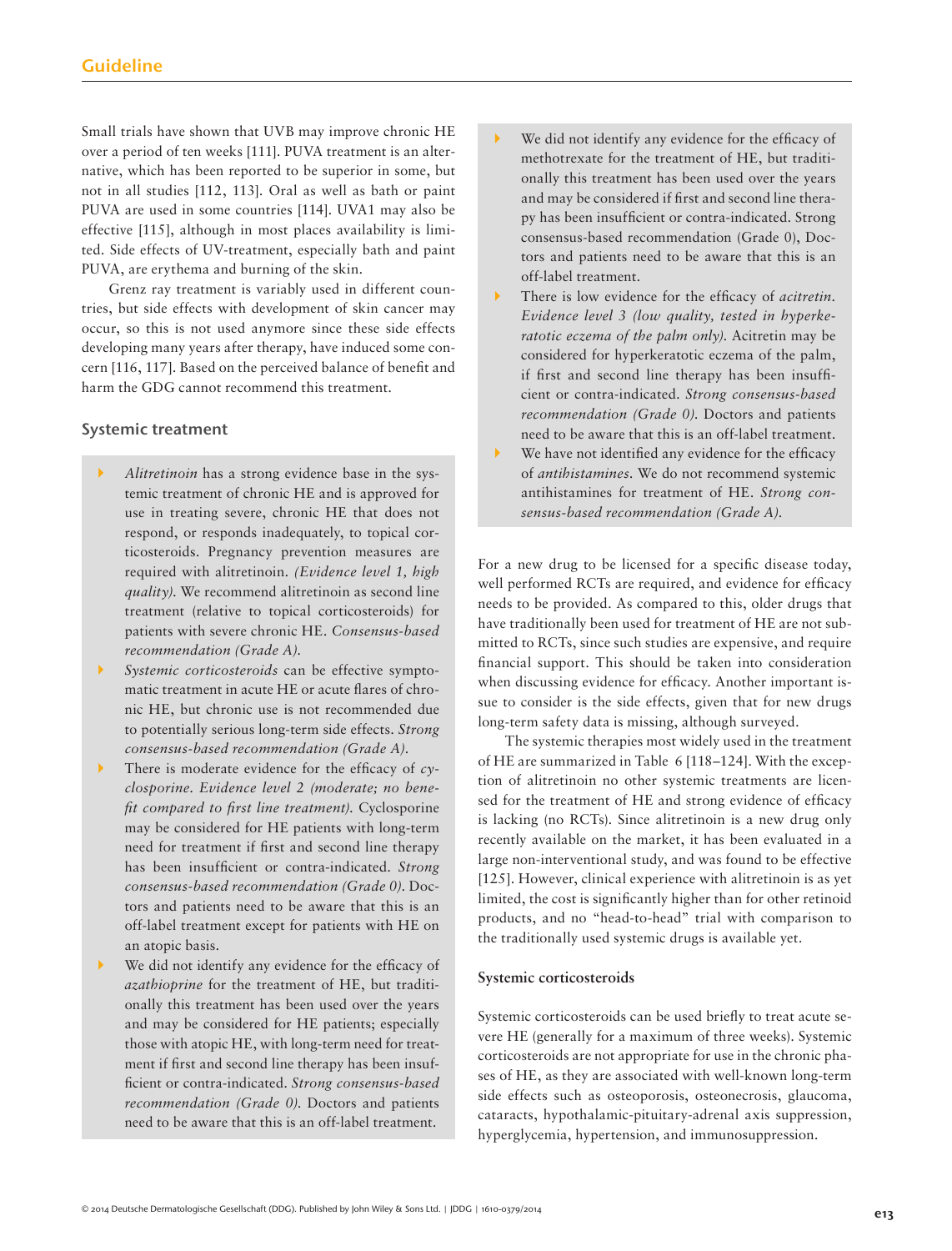| References                 | cebo group. 9%. Patients with psoriasis<br>[123] Reduction in severity, doctor-rated<br>scoring: In the acitretin group a 51 % re-<br>duction in overall score, and in the pla-<br>were not excluded from this study. | [126]: 39 participants who were re-tre-<br>"almost clear", as compared to 16.6 %<br>alitretinoin were assessed "clear" or<br>[124, 133]: 47.7 % of participants on<br>ated with 30 mg alitretinoin were<br>compared to 2 participants in the<br>rated as "clear" or "almost clear"<br>in placebo group<br>control group. | No RCT                                                                                                                                                  | rence was not statistically significant.<br>the betamethasone group; the diffe-<br>closporine group 60 %, and 48 % in<br>efficacy good/very good in the cy-<br>[120, 121]: Overall assessment of | No RCT                                                                                                                   |
|----------------------------|-----------------------------------------------------------------------------------------------------------------------------------------------------------------------------------------------------------------------|--------------------------------------------------------------------------------------------------------------------------------------------------------------------------------------------------------------------------------------------------------------------------------------------------------------------------|---------------------------------------------------------------------------------------------------------------------------------------------------------|--------------------------------------------------------------------------------------------------------------------------------------------------------------------------------------------------|--------------------------------------------------------------------------------------------------------------------------|
| Harm (Cons)                | Teratogenic, must be avoided<br>Safety profile overall con-<br>sistent with retinoid class.<br>during pregnancy.                                                                                                      | Teratogenic, must be avoided<br>Safety profile overall con-<br>sistent with retinoid class.<br>during pregnancy.                                                                                                                                                                                                         | ty in patients with thiopurine<br>Hepatotoxicity, bone marrow<br>suppression, increased toxici-<br>methyltransferase deficiency.<br>Immuno-suppression. | Nephrotoxicity, hypertensi-<br>on, adverse effects on skin.<br>Immunosuppression.                                                                                                                | of diabetes and osteoporosis<br>hypertension, increased risk<br>Adrenal suppression, upper<br>gastrointestinal symptoms, |
| Benefit (Pros)             | One small trial demonstrated<br>efficacy in hyperkeratotic<br>dermatitis of the palms.                                                                                                                                | Three randomized controlled<br>trials including chronic HE<br>demonstrated efficacy.                                                                                                                                                                                                                                     | No specific evidence in HE,<br>though effective in atopic<br>dermatitis.                                                                                | months' remission achieved<br>methasone dipropionate. 12<br>Equivalent efficacy to beta-<br>at a dose of 3 mg/kg                                                                                 | Few convincing studies in HE                                                                                             |
| Licensed<br>for HE         | $\stackrel{\circ}{\simeq}$                                                                                                                                                                                            | Yes                                                                                                                                                                                                                                                                                                                      | $\stackrel{\circ}{\simeq}$                                                                                                                              | $\stackrel{\circ}{\simeq}$                                                                                                                                                                       | $\frac{1}{2}$                                                                                                            |
| recommendation<br>Grade of | $\circ$                                                                                                                                                                                                               | $\prec$                                                                                                                                                                                                                                                                                                                  | Consensus                                                                                                                                               | $\circ$                                                                                                                                                                                          | disrecommended<br>Continuous use<br>Consensus                                                                            |
| evidence<br>Level of       | $\sim$                                                                                                                                                                                                                | $\overline{ }$                                                                                                                                                                                                                                                                                                           | No evidence                                                                                                                                             | $\mathbf{\Omega}$                                                                                                                                                                                | No evidence                                                                                                              |
| treatment<br>Systemic      | Acitretin                                                                                                                                                                                                             | Alitretinoin                                                                                                                                                                                                                                                                                                             | <b>Azathioprine</b>                                                                                                                                     | Cyclosporine                                                                                                                                                                                     | Corticoste-<br>roids                                                                                                     |

**Guideline**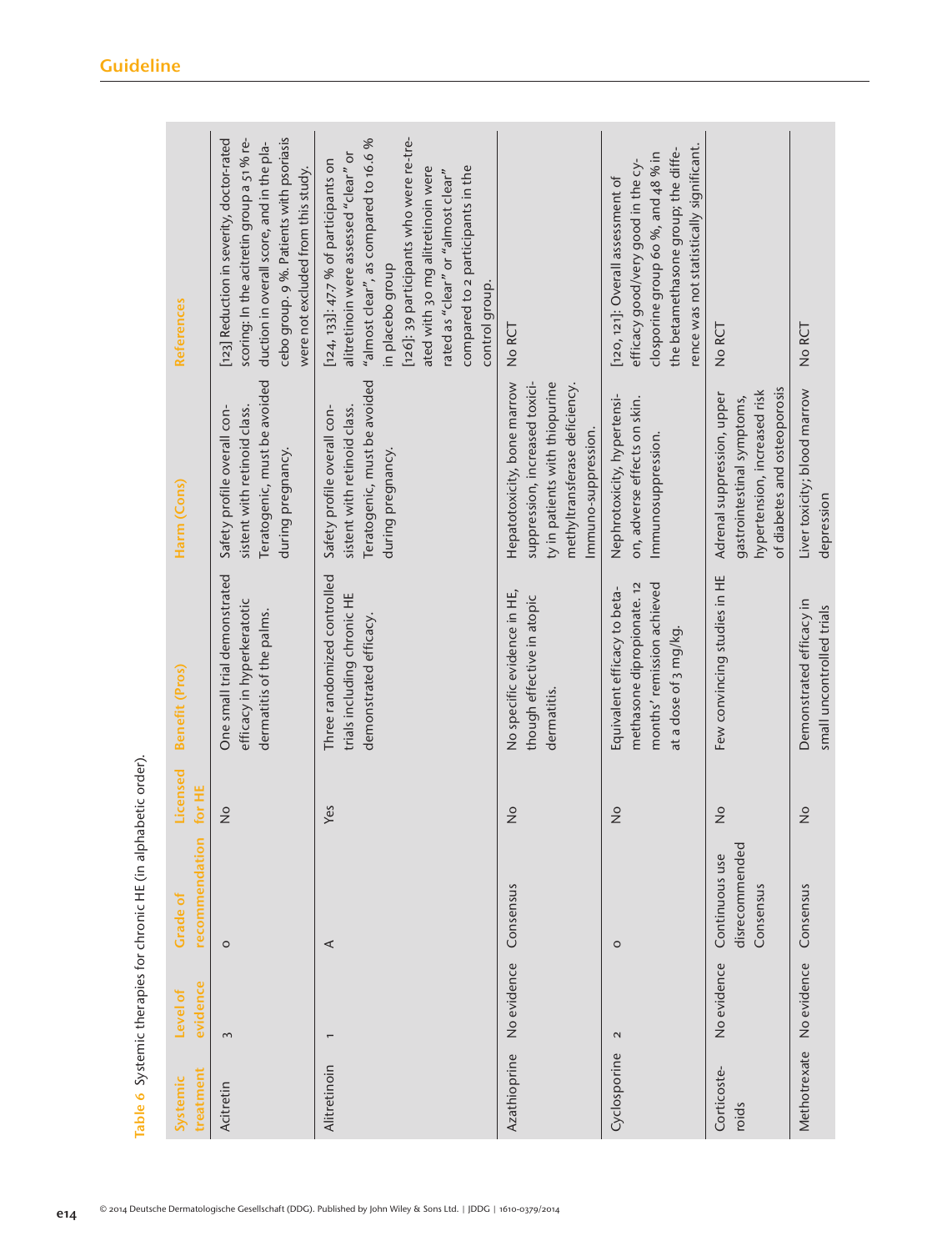#### **Alitretinoin**

Alitretinoin is approved for use in treating severe, chronic HE that does not respond, or responds inadequately, to topical corticosteroids. Alitretinoin is an agonist of both types of retinoid receptors (RAR and RXR). The precise mode of action is unknown; its main mechanism of action is thought to be immunomodulatory and anti-inflammatory. Its safety profile is consistent with retinoid class. Side effects with respect to mucosal drying seem to be less pronounced, however, a comparative study to other retinoids has not been performed. Treatment should be stopped if no effect has occurred after three months. In 1 032 patients with severe refractory HE, 48 % of randomized patients treated with alitretinoin were clear or almost clear within 12–24 weeks compared with 17 % assigned to placebo [124]. Patients had been deemed "refractory" if they had had little response to topical corticosteroids, appropriate skin care and had avoided irritants and allergens. Conditions mimicking HE had been excluded. The most common adverse effect was headache, reported by 11 % and 20 % of patients at doses of 10 and 30 mg/day compared with 6 % with placebo. In this study differentiation between the following subgroups of HE was made: hyperkeratotic, fingertip eczema, pompholyx and others and the drug was effective for all groups. However, no differentiation was made with respect to etiology. Intermittent long-term treatment has been reported to be successful [126]. The effect of alitretinoin on HE has recently been re-evaluated and confirmed in an observational study including patients with moderate and severe HE [125]. Retreatment with alitretinoin in patients with relapsed chronic HE was studied in a randomized controlled study including 117 patients [126], and a positive response was observed in 80 % in the treatment group as compared to 8 % in the control group. Alitretinoin is associated with an increase in plasma cholesterol and triglyceride levels, and a decrease in thyroid function parameters and these should be monitored during therapy [127]. The long term health risk related to changes in plasma cholesterol and triglycerides in patients (repeatedly) treated with alitretinoin is unknown and should be considered. Like all retinoic acid derivatives, alitretinoin is teratogenic. Pregnancy prevention one month before, during, and for one month after cessation of treatment, is therefore required in women of child-bearing potential.

### **Acitretin**

Acitretin is currently not licensed for the treatment of HE. There is limited data on its efficacy, but a small, open-label study of 29 patients with hyperkeratotic dermatitis of the palms, 30 mg/d for four weeks was associated with a 51 % reduction of all symptoms, compared to only 9 % in a placebo control group. In this study patients with psoriasis were included in the data analysis, and the statistical efficacy of the drug may have been driven by inclusion of these patients. No further improvement was seen with four additional weeks of treatment [123].

Being a retinoid, acitretin is teratogenic and therefore pregnancy prevention measures are indicated during treatment, and for acitretin for at least 2–3 years after discontinuation of the drug, depending on the country where it is prescribed. In combination with alcohol, acitretin has been associated with the formation of etretinate, which increases the duration of teratogenic potential for female patients [123]. Overall its safety profile is consistent with retinoid class.

#### **Cyclosporine**

Cyclosporine has been used to treat severe chronic HE that has proven unresponsive to all other available treatments. In a double-blind study of 41 patients randomized to either oral cyclosporine (3 mg/kg/d) or 0.05 % betamethasone dipropionate cream, disease activity decreased by 50 %, compared to 32 % in the steroid group, which was not a statistically significant difference. The relapse rate for both groups was 50 % after two weeks of follow up [120]. In a second, open label study, 75 patients treated for six weeks with oral cyclosporine 3 mg/kg/d, showed one-year success rates of 79 %, and 74 % for atopic and chronic HE, respectively [121]. A recent meta-analysis suggested that the efficacy of cyclosporine after 6–8 weeks of treatment was 55 % in atopic eczema [115].

The use of cyclosporine requires careful monitoring, as treatment can be associated with potentially serious adverse events including nephrotoxicity, risk of malignancy, increased blood pressure and increased risk of infection. If the patient fails to respond within eight weeks, cyclosporine should be discontinued.

#### **Azathioprine**

Although not registered for this specific purpose, azathioprine has been used to effectively treat airborne allergic contact dermatitis caused by sesquiterpene lactones from the weed *Parthenium*[128], and has been reported to improve atopic eczema and pompholyx [129].

Patients on azathioprine require regular blood monitoring, as it can cause a serious lowering of blood cell counts. Measurement of blood levels of thiopurine methyltransferase (TPMT) before initiating therapy is helpful to find the suitable dose for the individual patient.

#### **Methotrexate**

Case reports have shown that low doses of methotrexate (MTX) led to improvement or clearing of HE, together with a decreased need for concomitant systemic corticosteroids [130].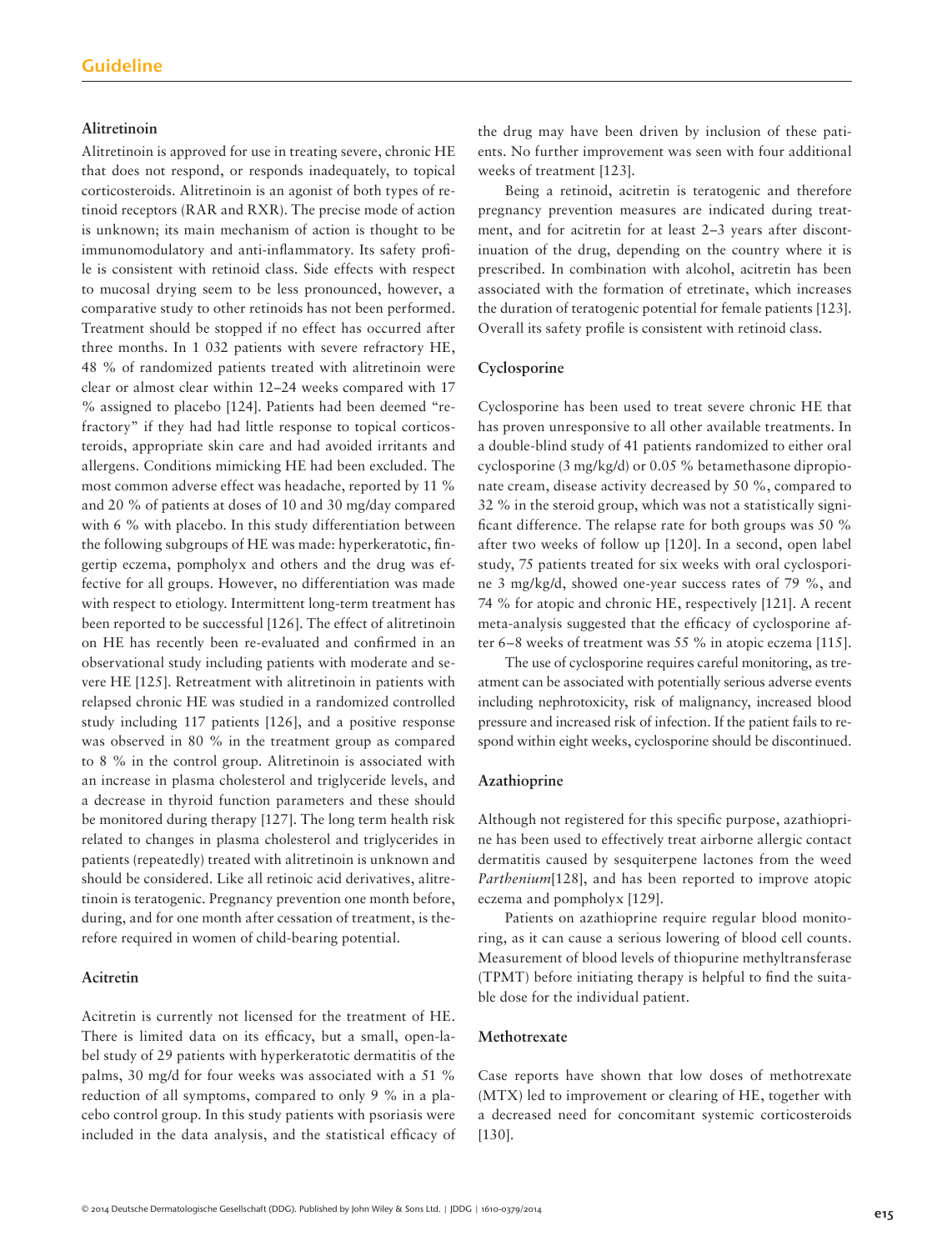Long-term use of methotrexate is associated with significant potential for side effects including hepatitis, liver cirrhosis, pancytopenia, pulmonary fibrosis and teratogenicity, but these can be minimized if it is appropriately dosed and patients are selected and monitored carefully.

#### **Further systemic treatments**

RCTs are lacking for other, occasionally used therapies (off-label) such as interferon, intravenous immunoglobulins and, infliximab. The use of systemic anti-histamines may be appropriate in some patients for the symptomatic relief of itching and redness, but they have not been shown to alter the overall course of HE. Topical antihistamines should be avoided, as they can sensitize the skin.

# Future research

The most important area for future research in the area of systemic treatment of HE would be comparison of systemic drugs in "head-to-head" RCTs. However, this would require full scale dose finding assessment for each comparator and a dose form that would allow blinding a randomization, and such studies would be very expensive. However, continuous research in already available drugs for HE is necessary to optimize doses, treatment regime and combinations of drugs. Financial support to independent studies would be preferable to industry-initiated clinical trials.

An individualized approach to treatment is another focus for future research. The etiology and morphology of HE may vary extensively between patients, and more knowledge about the response of different subgroups of HE to different types of drugs would optimize treatment. At the moment there is no consensus about classification of HE and more studies are needed within this area.

#### Correspondence to

Prof. Dr. med. Thomas L. Diepgen Department of Clinical Social Medicine, Occupational and Environmental Medicine University Hospital Heidelberg

Thibautstrasse 3 69115 Heidelberg, Germany

E-mail: thomas.diepgen@med.uni-heidelberg.de

#### References

Coenraads PJ, Christoffers WA, Svensson A et al. Interventions for hand eczema. Cochrane Database, resubmitted to the Cochrane Database of Systematic Reviews June 2013.

- 2 Diepgen TL, Andersen KE, Brandao FM et al. Hand eczema classification: a cross-sectional, multicentre study of the aetiology and morphology of hand eczema. Br J Dermatol 2009; 160: 353–8.
- 3 Lynde C, Guenther L, Diepgen TL et al. Canadian hand dermatitis management guidelines. J Cutan Med Surg 2010; 14: 267–84.
- 4 Meding B, Jarvholm B. Hand eczema in Swedish adults changes in prevalence between 1983 and 1996. J Invest Dermatol 2002; 118: 719–23.
- 5 Mortz CG, Lauritsen JM, Bindslev-Jensen C, Andersen KE. Prevalence of atopic dermatitis, asthma, allergic rhinitis, and hand and contact dermatitis in adolescents. The Odense Adolescence Cohort Study on Atopic Diseases and Dermatitis. Br J Dermatol 2001; 144: 523–32.
- 6 Yngveson M, Svensson A, Johannisson A, Isacsson A. Hand dermatosis in upper secondary school pupils: 2-year comparison and follow-up. Br J Dermatol 2000; 142: 485–9.
- 7 Thyssen JP, Johansen JD, Linneberg A, Menne T. The epidemiology of hand eczema in the general population–prevalence and main findings. Contact Dermatitis 2010; 62: 75–87.
- 8 Diepgen TL, Purwins S, Posthumus | et al. Cost-of-illness analysis of patients with chronic hand eczema in routine care in Germany: focus on the impact of occupational disease. Acta Derm Venereol 2013; 93(5): 538–43.
- 9 Lantinga H, Nater JP, Coenraads PJ. Prevalence, incidence and course of eczema on the hands and forearms in a sample of the general population. Contact Dermatitis 1984; 10: 135–9.
- 10 Meding B, Jarvholm B. Incidence of hand eczema a populationbased retrospective study. J Invest Dermatol 2004; 122: 873–7.
- 11 Brisman J, Meding B, Jarvholm B. Occurrence of self reported hand eczema in Swedish bakers. Occup Environ Med 1998; 55: 750–4.
- 12 Meding B, Lantto R, Lindahl G et al. Occupational skin disease in Sweden – a 12-year follow-up. Contact Dermatitis 2005; 53: 308–13.
- 13 Lerbaek A, Kyvik KO, Ravn H et al. Incidence of hand eczema in a population-based twin cohort: genetic and environmental risk factors. Br J Dermatol 2007; 157: 552–7.
- 14 Lind ML, Albin M, Brisman J et al. Incidence of hand eczema in female Swedish hairdressers. Occup Environ Med 2007; 64:  $191 - 5.$
- 15 Thyssen JP, Carlsen BC, Menne T et al. Filaggrin null mutations increase the risk and persistence of hand eczema in subjects with atopic dermatitis: results from a general population study. Br J Dermatol 2010; 163: 115–20.
- 16 Rystedt I. Long term follow-up in atopic dermatitis. Acta Derm Venereol Suppl (Stockh) 1985; 114: 117–20.
- 17 Holm JO, Veierod MB. An epidemiological study of hand eczema. II. Prevalence of atopic diathesis in hairdressers, compared with a control group of teachers. Acta Derm Venereol Suppl (Stockh) 1994; 187: 12–4.
- 18 Nilsson E, Mikaelsson B, Andersson S. Atopy, occupation and domestic work as risk factors for hand eczema in hospital workers. Contact Dermatitis 1985; 13: 216–23.
- 19 Bryld LE, Hindsberger C, Kyvik KO et al. Risk factors influencing the development of hand eczema in a population-based twin sample. Br J Dermatol 2003; 149: 1214–20.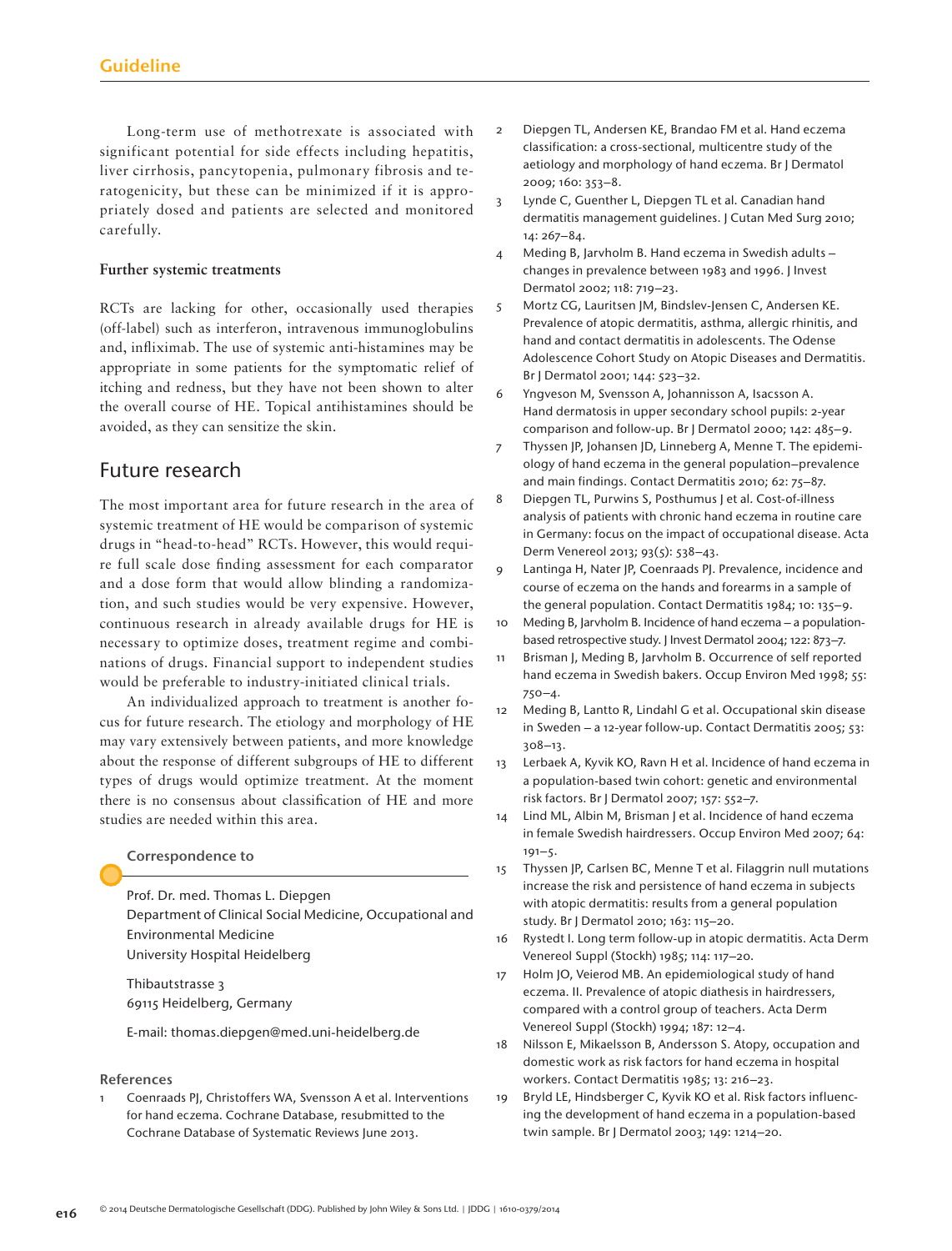- 20 Mortz CG, Lauritsen JM, Bindslev-Jensen C, Andersen KE. Contact allergy and allergic contact dermatitis in adolescents: prevalence measures and associations. The Odense Adolescence Cohort Study on Atopic Diseases and Dermatitis (TO-ACS). Acta Derm Venereol 2002; 82: 352–8.
- 21 Thyssen JP, Ross-Hansen K, Menne T, Johansen JD. Patch test reactivity to metal allergens following regulatory interventions: a 33-year retrospective study. Contact Dermatitis 2010; 63: 102–6.
- 22 Meding B, Alderling M, Albin M, Brisman J, Wrangsjo K. Does tobacco smoking influence the occurrence of hand eczema? Br J Dermatol 2009; 160: 514–8.
- 23 Lerbaek A, Bisgaard H, Agner T et al. Filaggrin null alleles are not associated with hand eczema or contact allergy. Br J Dermatol 2007; 157: 1199–204.
- 24 Diepgen TL, Maibach H. Occupational skin-care management. Int Arch Occup Environ Health 2003; 76: 323–4.
- 25 Skoet R, Olsen J, Mathiesen B et al. A survey of occupational hand eczema in Denmark. Contact Dermatitis 2004; 51: 159–66.
- 26 Dickel H, Kuss O, Blesius CR et al. Report from the register of occupational skin diseases in northern Bavaria (BKH-N). Contact Dermatitis 2001; 44: 258–9.
- 27 Diepgen TL, Schmidt A. Werden Inzidenz und Prävalenz berufsbedingter Hauterkrankungen unterschätzt? Arbeitsmed Sozialmed Umweltmed 2002; 37: 477–80.
- 28 Diepgen TL, Elsner P, Schliemann S et al. Deutsche Dermatologische G. Guideline on the management of hand eczema ICD-10 Code: L20. L23. L24. L25. L30. J Dtsch Dermatol Ges 2009; 7(Suppl 3): S1–16.
- 29 Meding B, Swanbeck G. Predictive factors for hand eczema. Contact Dermatitis 1990; 23: 154–61.
- 30 Hald M, Berg ND, Elberling J, Johansen JD. Medical consultations in relation to severity of hand eczema in the general population. Br J Dermatol 2008; 158: 773–7.
- 31 Josefson A, Farm G, Stymne B, Meding B. Nickel allergy and hand eczema – a 20-year follow up. Contact Dermatitis 2006; 55: 286–90.
- 32 Diepgen TL, Weisshaar E. Contact dermatitis: epidemiology and frequent sensitizers to cosmetics. J Eur Acad Dermatol Venereol 2007; 21(Suppl 2): 9–13.
- 33 Cvetkovski RS, Zachariae R, Jensen H et al. Quality of life and depression in a population of occupational hand eczema patients. Contact Dermatitis 2006; 54: 106–11.
- 34 Agner T, Andersen KE, Brandao FM et al. Hand eczema severity and quality of life: a cross-sectional, multicentre study of hand eczema patients. Contact Dermatitis 2008; 59: 43–7.
- 35 Moberg C, Alderling M, Meding B. Hand eczema and quality of life: a population-based study. Br J Dermatol 2009; 161: 397–403.
- 36 Niemeier V, Nippesen M, Kupfer J et al. Psychological factors associated with hand dermatoses: which subgroup needs additional psychological care? Br J Dermatol 2002; 146: 1031–7.
- 37 Meding B, Wrangsjo K, Jarvholm B. Hand eczema extent and morphology – association and influence on long-term prognosis. J Invest Dermatol 2007; 127: 2147–51.
- 38 Amaro C, Goossens A. Immunological occupational contact urticaria and contact dermatitis from proteins: a review. Contact Dermatitis 2008; 58: 67–75.
- 39 Levin C, Warshaw E. Protein contact dermatitis: allergens, pathogenesis, and management. Dermatitis 2008; 19: 241–51.
- 40 Palmer CN, Irvine AD, Terron-Kwiatkowski A et al. Common loss-of-function variants of the epidermal barrier protein filaggrin are a major predisposing factor for atopic dermatitis. Nat Genet 2006; 38: 441–6.
- 41 Molin S, Vollmer S, Weiss EH et al. Filaggrin mutations may confer susceptibility to chronic hand eczema characterized by combined allergic and irritant contact dermatitis. Br J Dermatol 2009; 161: 801–7.
- 42 Thyssen JP, Ross-Hansen K, Johansen JD et al. Filaggrin lossof-function mutation R501X and 2282del4 carrier status is associated with fissured skin on the hands: results from a crosssectional population study. Br J Dermatol 2012; 166: 46–53.
- 43 Nedorost ST, Babineau D. Patch testing in atopic dermatitis. Dermatitis 2010; 21: 251–4.
- 44 Thyssen JP, Linneberg A, Engkilde K et al. Contact sensitization to common haptens is associated with atopic dermatitis: new insight. Br J Dermatol 2012; 166: 1255–61.
- 45 Schuttelaar ML, Coenraads PJ, Huizinga J et al. Increase in vesicular hand eczema after house dust mite inhalation provocation: a double-blind, placebo-controlled, cross-over study. Contact Dermatitis 2013; 68: 76–85.
- 46 Bryld LE, Agner T, Menne T. Relation between vesicular eruptions on the hands and tinea pedis, atopic dermatitis and nickel allergy. Acta Derm Venereol 2003; 83: 186–8.
- 47 Hersle K, Mobacken H. Hyperkeratotic dermatitis of the palms. Br J Dermatol 1982; 107: 195–201.
- 48 Wilkinson DS. Introduction, definition and classification. In: Menne T, Maibach H: Hand Eczema. Boca Raton Florida: CRC press, 2000.
- 49 Sehgal VN, Srivastava G, Aggarwal AK, Sharma AD. Hand dermatitis/eczema: current management strategy. J Dermatol 2010; 37: 593–610.
- 50 Menne T. Hyperkeratotic dermatitis of the palms. In: Menne T, Maibach H: Hand Eczema. Boca Raton Florida: CRC press, 2000;  $165 - 8.$
- 51 English J, Aldridge R, Gawkrodger DJ et al. Consensus statement on the management of chronic hand eczema. Clin Exp Dermatol 2009; 34: 761–9.
- 52 Cronin E. Clinical patterns of hand eczema in women. Contact Dermatitis 1985; 13: 153–61.
- 53 Berndt U, Hinnen U, Iliev D, Elsner P. Role of the atopy score and of single atopic features as risk factors for the development of hand eczema in trainee metal workers. Br J Dermatol 1999; 140: 922–4.
- 54 Bruze M, Andersen KE, Goossens A et al. Recommendation to include fragrance mix 2 and hydroxyisohexyl 3-cyclohexene carboxaldehyde (Lyral) in the European baseline patch test series. Contact Dermatitis 2008; 58: 129–33.
- 55 Andersen KE, Rastogi SC, Carlsen L. The Allergen Bank: a source of extra contact allergens for the dermatologist in practice. Acta Derm Venereol 1996; 76: 136–40.
- 56 Jolanki R, Estlander T, Alanko K, Kanerva L. Patch testing with a patient's own materials handled at work. In: Kanerva L, Elsner P, Wahlberg J, Maibach H: Handbook of occupational Dermatology. Berlin: Springer, 2000: 375–83.
- 57 deGroot AC. Patch Testing test concentration and vehicles for 4 350 chemicals. 3rd edn. acdegroot publishing, Wapserveen, 2008.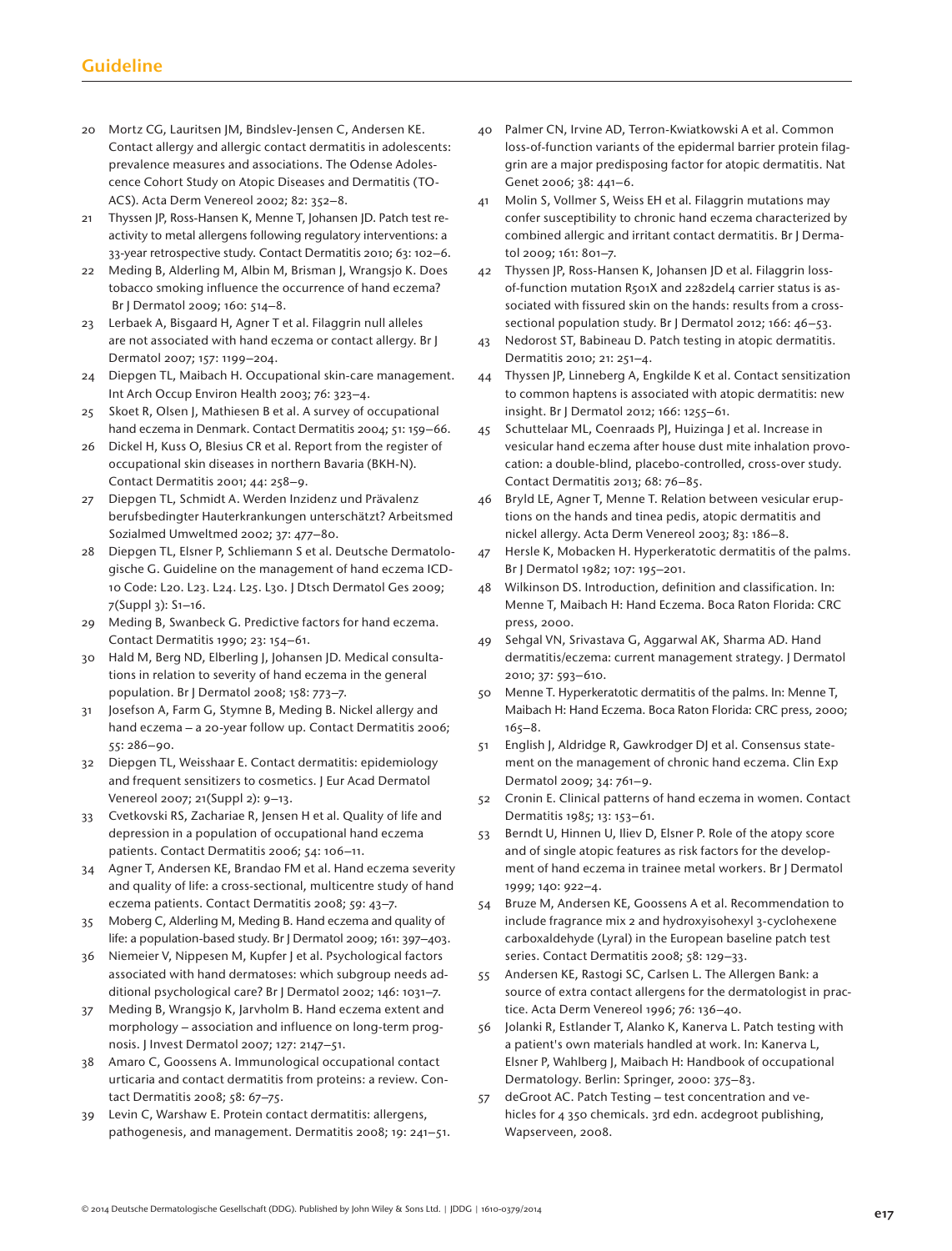- 58 Frosch PJ, Geier J, Uter W, Goossens A. Patch testing with the patients' own products. In: Frosch PJ, Menné T, Lepoittevin JP: Textbook of Contact Dermatitis. Berlin, Heidelberg: Springer, 2006: 929–41.
- 59 Wahlberg JE. Patch testing. In: Frosch P, Menne T, Lepoittevin J: Contact Dermatitis. 4 edn. Berlin: Springer Verlag, 2006: 366–90.
- 60 Menne T, White I. Standardization in contact dermatitis. Contact Dermatitis 2008; 58: 321.
- 61 Hjorth N, Roed-Petersen J. Occupational protein contact dermatitis in food handlers. Contact Dermatitis 1976; 2:  $28 - 42$ .
- 62 Osterballe M, Scheller R, Stahl Skov P et al. Diagnostic value of scratch-chamber test, skin prick test, histamine release and specific IgE in birch-allergic patients with oral allergy syndrome to apple. Allergy 2003; 58: 950–3.
- 63 Haslund P, Bangsgaard N, Jarlov JO et al. Staphylococcus aureus and hand eczema severity. Br J Dermatol 2009; 161: 772–7.
- 64 Saary J, Qureshi R, Palda V et al. A systematic review of contact dermatitis treatment and prevention. J Am Acad Dermatol 2005; 53: 845.
- 65 Nielsen NH, Linneberg A, Menne T et al. The association between contact allergy and hand eczema in 2 cross-sectional surveys 8 years apart. Contact Dermatitis 2002; 47: 71–7.
- 66 Avnstorp C. Prevalence of cement eczema in Denmark before and since addition of ferrous sulfate to Danish cement. Acta Derm Venereol 1989; 69: 151–5.
- 67 Held E, Mygind K, Wolff C et al. Prevention of work related skin problems: an intervention study in wet work employees. Occup Environ Med 2002; 59: 556–61.
- 68 Flyvholm MA, Mygind K, Sell L et al. A randomised controlled intervention study on prevention of work related skin problems among gut cleaners in swine slaughterhouses. Occup Environ Med 2005; 62: 642–9.
- 69 Coenraads PJ, Diepgen TL. Problems with trials and intervention studies on barrier creams and emollients at the workplace. Int Arch Occup Environ Health 2003; 76: 362–6.
- 70 Kutting B, Baumeister T, Weistenhofer W et al. Effectiveness of skin protection measures in prevention of occupational hand eczema: results of a prospective randomized controlled trial over a follow-up period of 1 year. Br J Dermatol 2010; 162: 362–70.
- 71 Wrangsjo K, Wallenhammar LM, Ortengren U et al. Protective gloves in Swedish dentistry: use and side-effects. Br J Dermatol 2001; 145: 32–7.
- 72 Ramsing DW, Agner T. Effect of glove occlusion on human skin. (I). short-term experimental exposure. Contact Dermatitis 1996; 34: 1–5.
- 73 Ramsing DW, Agner T. Effect of glove occlusion on human skin (II). Long-term experimental exposure. Contact Dermatitis 1996; 34: 258–62.
- 74 Strauss RM, Gawkrodger DJ. Occupational contact dermatitis in nurses with hand eczema. Contact Dermatitis 2001; 44: 293–6.
- 75 Bock M, Damer K, Wulfhorst B, John SM. Semipermeable glove membranes – effects on skin barrier repair following SLS irritation. Contact Dermatitis 2009; 61: 276–80.
- 76 Schürer NY, Klippel U, Schwanitz HJ. Secondary individual prevention of hand dermatitis in geriatric nurses. Int Arch Occup Environ Health 2005; 78: 149–57.
- 77 Schwanitz HJ, Riehl U, Schlesinger T et al. Skin care management: educational aspects. Int Arch Occup Environ Health 2003; 76: 374–81.
- 78 Weisshaar E, Radulescu M, Soder S et al. Secondary individual prevention of occupational skin diseases in health care workers, cleaners and kitchen employees: aims, experiences and descriptive results. Int Arch Occup Environ Health 2007; 80: 477–84.
- 79 Wulfhorst B, Bock M, Skudlik C, John SM. Worker Education and Teaching Programs: The German Experience. In: Frosch P, Menné T, Lepoittevin J: Textbook of Contact Dermatitis. Berlin, Heidelberg, New York: Springer, 2006: 855–61.
- 80 Ibler KS, Gluud C, Jemec GB et al. The Hand Eczema Trial (HET): results of a randomised clinical trial of skin care education and individual counselling versus treatment as usual in health-care workers with hand eczema. Br J Dermatol 2012 accepted for publication.
- 81 Wulfhorst B, Bock M, Gediga G et al. Sustainability of an interdisciplinary secondary prevention program for hairdressers. Int Arch Occup Environ Health 2010; 83: 165–71.
- 82 Skudlik C, Wulfhorst B, Gediga G et al. Tertiary individual prevention of occupational skin diseases:a decade's experience with recalcitrant occupational dermatitis. Int Arch Occup Environ Health 2008; 81: 1059–64.
- 83 Kucharekova M, Van De Kerkhof PC, Van Der Valk PG. A randomized comparison of an emollient containing skin-related lipids with a petrolatum-based emollient as adjunct in the treatment of chronic hand dermatitis. Contact Dermatitis 2003; 48: 293–9.
- 84 Pedersen LK, Held E, Johansen JD, Agner T. Short-term effects of alcohol-based disinfectant and detergent on skin irritation. Contact Dermatitis 2005; 52: 82–7.
- 85 Bauer A, Schmitt J, Bennett C et al. Interventions for preventing occupational irritant hand dermatitis. Cochrane Database Syst Rev 2010: CD004414.
- 86 Kraft JN, Lynde CW. Moisturizers: what they are and a practical approach to product selection. Skin Therapy Lett 2005; 10: 1–8.
- 87 Loden M, Andersson AC. Effect of topically applied lipids on surfactant-irritated skin. Br J Dermatol 1996; 134: 215–20.
- 88 Ramsing DW, Agner T. Preventive and therapeutic effects of a moisturizer. An experimental study of human skin. Acta Derm Venereol 1997; 77: 335–7.
- 89 Held E, Lund H, Agner T. Effect of different moisturizers on SLSirritated human skin. Contact Dermatitis 2001; 44: 229–34.
- 90 Loden M. Do moisturizers work? J Cosmet Dermatol 2003; 2:  $141 - 9.$
- 91 Van Coevorden AM, Coenraads PJ, Svensson A et al. Overview of studies of treatments for hand eczema – the EDEN hand eczema survey. Br J Dermatol 2004; 151: 446–51.
- 92 Zachariae C, Held E, Johansen JD et al. Effect of a moisturizer on skin susceptibility to NiCl2. Acta Derm Venereol 2003; 83:  $93 - 7.$
- 93 Veien NK, Larsen PO, Thestrup-Pedersen K et al. Longterm, intermittent, treatment of chronic hand eczema with mometasone furoate. Br J Dermatol 1999; 140: 882–6.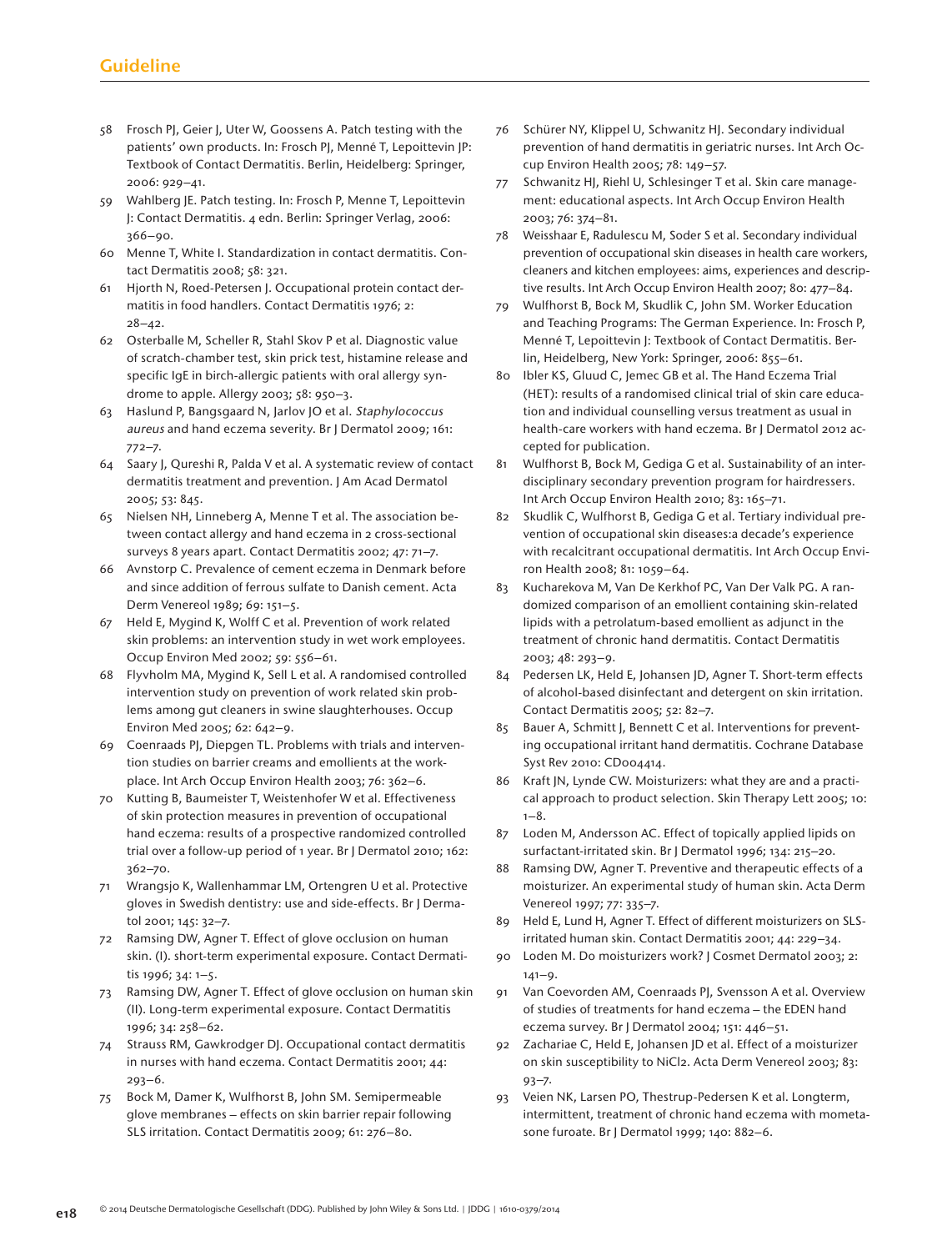- 94 Kao JS, Fluhr JW, Man MQ et al. Short-term glucocorticoid treatment compromises both permeability barrier homeostasis and stratum corneum integrity: inhibition of epidermal lipid synthesis accounts for functional abnormalities. J Invest Dermatol 2003; 120: 456–64.
- 95 Jensen JM, Pfeiffer S, Witt M et al. Different effects of pimecrolimus and betamethasone on the skin barrier in patients with atopic dermatitis. J Allergy Clin Immunol 2009; 123: 1124–33.
- 96 Schoepe S, Schacke H, May E, Asadullah K. Glucocorticoid therapy-induced skin atrophy. Exp Dermatol 2006; 15: 406–20.
- 97 Loden M, Wiren K, Smerud KT et al. The effect of a corticosteroid cream and a barrier-strengthening moisturizer in hand eczema. A double-blind, randomized, prospective, parallel group clinical trial. J Eur Acad Dermatol Venereol 2012; 26: 597–601.
- 98 Ramsing DW, Agner T. Efficacy of topical corticosteroids on irritant skin reactions. Contact Dermatitis 1995; 32: 293–7.
- 99 Clemmensen A, Andersen F, Petersen TK et al. Applicability of an exaggerated forearm wash test for efficacy testing of two corticosteroids, tacrolimus and glycerol, in topical formulations against skin irritation induced by two different irritants. Skin Res Technol 2011; 17: 56–62.
- 100 Moller H, Svartholm H, Dahl G. Intermittent maintenance therapy in chronic hand eczema with clobetasol propionate and flupredniden acetate. Curr Med Res Opin 1983; 8: 640–4.
- 101 Bjornberg A. Erythema craquele provoked by corticosteroids on normal skin. Acta Derm Venereol 1982; 62: 147–51.
- 102 Baeck M, Goossens A. Immediate and delayed allergic hypersensitivity to corticosteroids: practical guidelines. Contact Dermatitis 2012; 66: 38–45.
- 103 Schnopp C, Remling R, Mohrenschlager M et al. Topical tacrolimus (FK506) and mometasone furoate in treatment of dyshidrotic palmar eczema: a randomized, observer-blinded trial. J Am Acad Derm 2002; 46: 73–6.
- 104 Krejci-Manwaring J, McCarty MA, Camacho F et al. Topical tacrolimus 0.1 % improves symptoms of hand dermatitis in patients treated with a prednisone taper. J Drugs Dermatol 2008; 7: 643–6.
- 105 Belsito DV, Fowler JFJr, Marks JGJr. et al. Multicenter Investigator G. Pimecrolimus cream 1 %: a potential new treatment for chronic hand dermatitis. Cutis 2004; 73: 31–8.
- 106 Eichenfield LF, Lucky AW, Boguniewicz M et al. Safety and efficacy of pimecrolimus (ASM 981) cream 1 % in the treatment of mild and moderate atopic dermatitis in children and adolescents. J Am Acad Dermatol 2002; 46: 495–504.
- 107 Arellano FM, Wentworth CE, Arana A et al. Risk of lymphoma following exposure to calcineurin inhibitors and topical steroids in patients with atopic dermatitis. J Invest Dermatol 2007; 127: 808–16.
- 108 Baskan EB, Kacar SD, Tunali S. The efficacy of topical pimecrolimus cream 1 % in hand dermatitis. J Eur Acad Dermatol Venereol 2005; 19(Suppl. 2): 267.
- 109 Hordinsky M, Fleischer A, Rivers JK et al. Efficacy and safety of pimecrolimus cream 1 % in mild-to-moderate chronic hand dermatitis: a randomized, double-blind trial. Dermatology 2010; 221: 71–7.
- 110 Nijsten TE, Stern RS. The increased risk of skin cancer is persistent after discontinuation of psoralen+ultraviolet A: a cohort study. J Invest Dermatol 2003; 121: 252–8.
- 111 Sjovall P, Christensen OB. Treatment of chronic hand eczema with UV-B Handylux in the clinic and at home. Contact Dermatitis 1994; 31: 5–8.
- 112 Rosen K, Mobacken H, Swanbeck G. Chronic eczematous dermatitis of the hands: a comparison of PUVA and UVB treatment. Acta Derm Venereol 1987; 67: 48–54.
- 113 Sezer E, Etikan I. Local narrowband UVB phototherapy vs local PUVA in the treatment of chronic hand eczema. Photodermatol Photoimmunol Photomed 2007; 23: 10–14.
- 114 Tzaneva S, Kittler H, Thallinger C et al. Oral vs. bath PUVA using 8-methoxypsoralen for chronic palmoplantar eczema. Photodermatol Photoimmunol Photomed 2009; 25: 101–5.
- 115 Schmitt J, Schmitt N, Meurer M. Cyclosporin in the treatment of patients with atopic eczema a systematic review and metaanalysis. J Eur Acad Dermatol Venereol 2007; 21: 606–19.
- 116 Stambaugh MD, DeNittis AS, Wallner PE, Heymann WR. Complete remission of refractory dyshidrotic eczema with the use of radiation therapy Cutis. 2000; 65: 211–4.
- 117 Lindelof B, Wrangsjo K, Liden S. A double-blind study of Grenz ray therapy in chronic eczema of the hands. Br J Dermatol 1987; 117: 77–80.
- 118 Heddle RJ, Soothill JF, Bulpitt CJ, Atherton DJ. Combined oral and nasal beclomethasone diproprionate in children with atopic eczema: a randomised controlled trial. Br Med J (Clin Res Ed) 1984; 289: 651–4.
- 119 Meggitt SJ, Gray JC, Reynolds NJ. Azathioprine dosed by thiopurine methyltransferase activity for moderate-to-severe atopic eczema: a double-blind, randomised controlled trial. Lancet 2006; 367: 839–46.
- 120 Granlund H, Erkko P, Eriksson E, Reitamo S. Comparison of cyclosporine and topical betamethasone-17,21-dipropionate in the treatment of severe chronic hand eczema. Acta Derm Venereol 1996; 76: 371–6.
- 121 Granlund H, Erkko P, Reitamo S. Long-term follow-up of eczema patients treated with cyclosporine. Acta Derm Venereol 1998; 78: 40–3.
- 122 Neuber K, Schwartz I, Itschert G, Dieck AT. Treatment of atopic eczema with oral mycophenolate mofetil. Br J Dermatol 2000; 143: 385–91.
- 123 Thestrup-Pedersen K, Andersen KE, Menne T, Veien N. Treatment of hyperkeratotic dermatitis of the palms (eczema keratoticum) with oral acitretin. A single-blind placebo controlled study. Acta Derm Venereol 2001; 81: 353–5.
- 124 Ruzicka T, Lynde CW, Jemec GBE et al. Efficacy and safety of oral alitretinoin (9-cis retinoic acid) in patients with severe chronic hand eczema refractory to topical corticosteroids:results of a randomized, double-blind, placebo-controlled, multicentre trial. Br J Dermatol 2008; 158: 808–17.
- 125 Diepgen TL, Pfarr E, Zimmermann T. Efficacy and tolerability of alitretinoin for chronic hand eczema under daily practice conditions: results of the TOCCATA open study comprising 680 patients. Acta Derm Venereol 2012; 92: 251–5.
- 126 Bissonnette R, Worm M, Gerlach B et al. Successful retreatment with alitretinoin in patients with relapsed chronic hand eczema. Br J Dermatol 2010; 162: 420–6.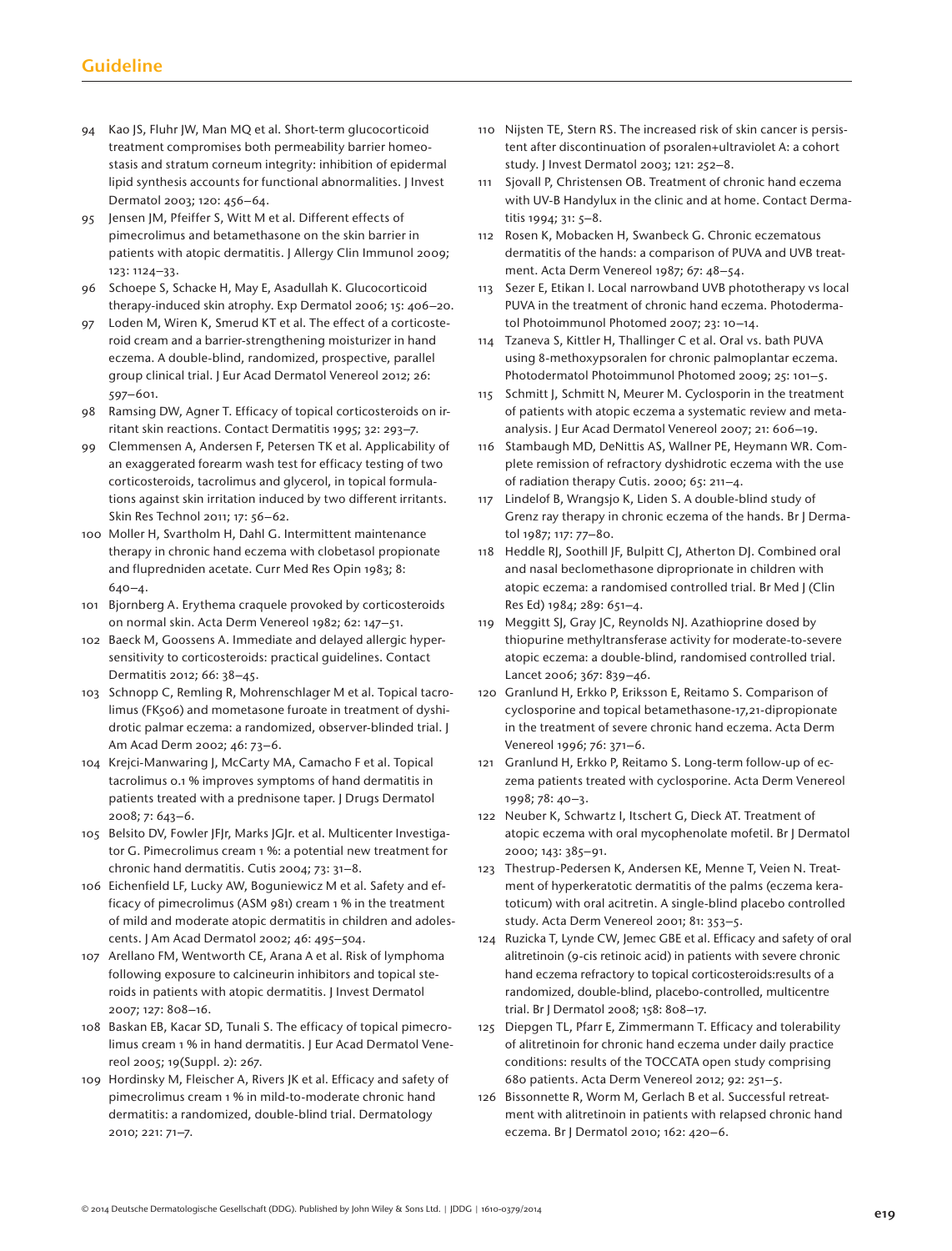- 127 Menne T, Johansen JD, Sommerlund M et al. Hand eczema guidelines based on the Danish guidelines for the diagnosis and treatment of hand eczema. Contact Dermatitis 2011; 65:  $3 - 12$ .
- 128 Verma KK, Manchanda Y, Pasricha JS. Azathioprine as a corticosteroid sparing agent for the treatment of dermatitis caused by the weed Parthenium. Acta Derm Venereol 2000; 80: 31–2.
- 129 Scerri L. Azathioprine in dermatological practice. An overview with special emphasis on its use in non-bullous inflammatory dermatoses. Adv Exp Med Biol 1999; 455: 343–8.
- 130 Egan CA, Rallis TM, Meadows KP, Krueger GG. Low-dose oral methotrexate treatment for recalcitrant palmoplantar pompholyx. J Am Acad Dermatol 1999; 40: 612–4.
- 131 Meding B, Wrangsjo K, Jarvholm B. Fifteen-year follow-up of hand eczema: predictive factors. J Invest Dermatol 2005; 124: 893–7.
- 132 Agner T, Held E. Skin protection programmes. Contact Dermatitis 2002; 47: 253–6.
- 133 Ruzicka T, Larsen FG, Galewicz D et al. Oral alitretinoin (9-cis-retinoic acid) therapy for chronic hand dermatitis in patients refractory to standard therapy: results of a randomized, double-blind, placebo-controlled, multicenter trial. Arch Dermatol 2004; 140: 1453–9.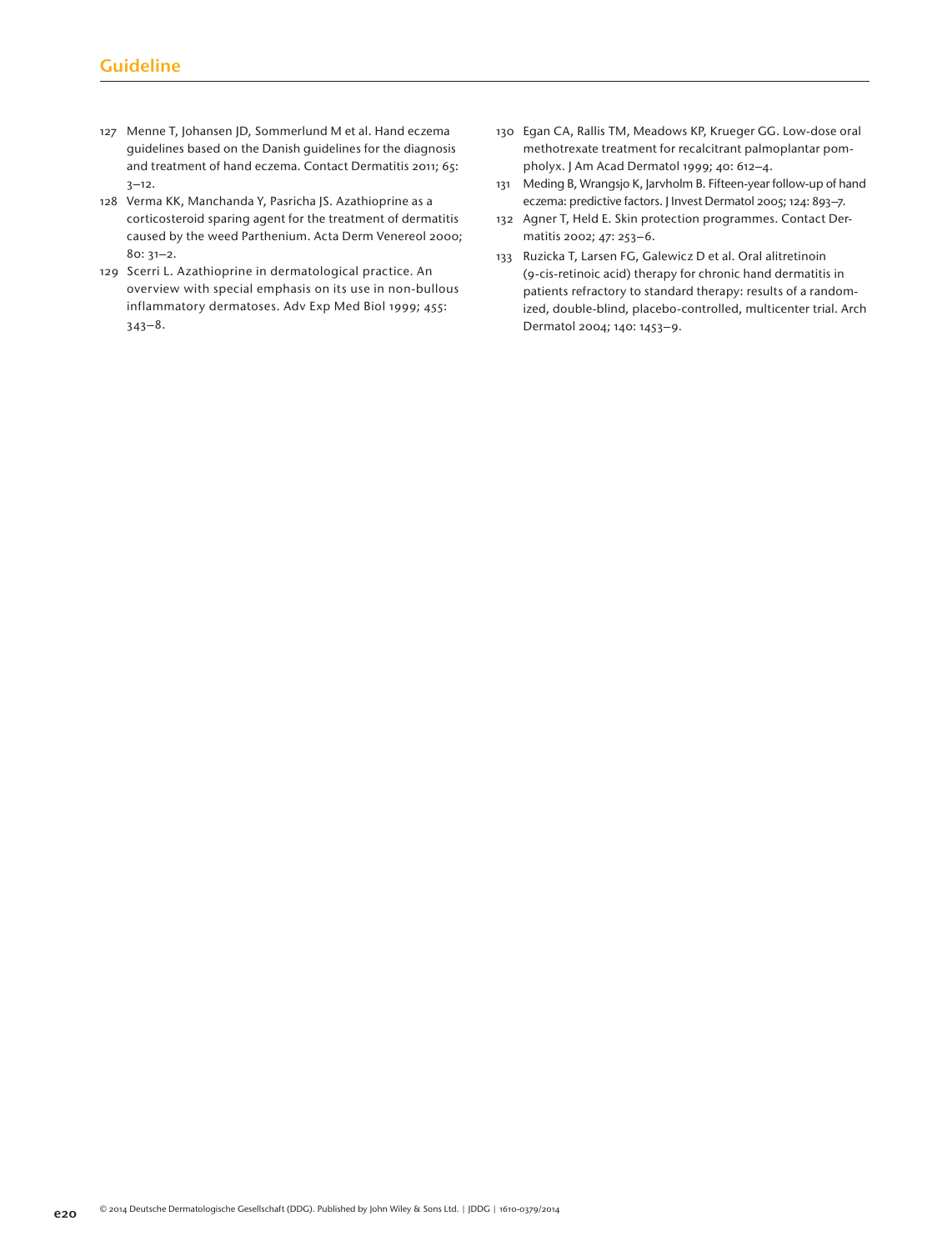# Appendix

List of people actively involved with development of the guidelines

#### **Alphabetical list of working group members:**

Thomas L Diepgen (chairman) (thomas.diepgen@med. uni-heidelberg.de) Tove Agner (secretary) (t.agner@dadlnet.dk) Klaus E Andersen (klaus.ejner.andersen@ouh.fyns-amt.dk) Olivier Chosidow (olivier.chosidow@hmn.aphp.fr) Pieter Jan Coenraads (p.j.coenraads@med.umcg.nl) Peter Elsner (elsner@derma-jena.de) John English (john.english@nuh.nhs.uk) Manigé Fartasch (fartasch@ipa.ruhr-uni-bochum.de) Ana Giménez-Arnau (22505aga@comb.es) Rosemary Nixon (rnixon@occderm.asn.au) Denis Sasseville (denis.sasseville@mcgill.ca)

#### **First Consensus meeting**

Derk Bruynzeel (Chair and Moderator, ESCD full member) Tove Agner (Guideline writing group secretary) Klaus E Andersen (ESCD Past President) Pieter-Jan Coenraads (ESCD Holland Council representative) Thomas Diepgen (Guideline chairman) Rosella Gallo (ESCD full member) Ana Giménez-Arnau (ESCD secretary) Tamar Kinaciyan (ESCD Austria Council representative) Jørgen Serup (ESCD full member)

#### **Second Consensus meeting**

Ina B Kopp (Chair and Moderator) Director of the AWMF-Institut für Medizinisches Wissensmanagement Tove Agner (Guideline writing group secretary) Klaus E Andersen (ESCD Past President) Thomas Diepgen (Guideline chairman) Peter Elsner (ESCD full member) Ana Giménez-Arnau (ESCD secretary) Hanka Lantzsch Jørgen Serup (ESCD full member) Reginald Scheidt Martine Vigan (ESCD full member)

#### **Third Consensus meeting**

Ina B Kopp (Chair and Moderator) Director of the AWMF-Institut für Medizinisches Wissensmanagement

Tove Agner (Guideline writing group secretary) Klaus E Andersen (ESCD Past President) Pieter Jan Coenraads (ESCD full member) Thomas Diepgen (Guideline chairman) Ana Giménez-Arnau (ESCD Secretary) Tamar Kinaciyan (ESCD Austria council member) Hanka Lantzsch Vera Mahler (ESCD full member) Keiko Minamoto (ESCD full member) Jørgen Serup (ESCD full member)

#### **Fourth Consensus meeting**

Ina B Kopp (Chair and Moderator) Director of the AWMF-Institut für Medizinisches Wissensmanagement Tove Agner (Guideline writing group secretary) Klaus E Andersen (ESCD Past President) Thomas Diepgen (Guideline chairman) Manigé Fartasch (ESCD full member) Rosella Gallo (ESCD full member) Ana Giménez-Arnau (ESCD Secretary) Tamar Kinaciyan (ESCD, Austria council member) Vera Mahler (ESCD full member) Sonja Christine Molin (ESCD full member) Jørgen Serup (ESCD full member)

# **ESCD members whose comments were discussed during the Consensus meetings** Arieh Ingber

Axel Schnuch Ake Svensson Birgitta Meding Carola Liden Jørgen Serup Margarida Gonçalo Päivikki Susitaival Peter Frosch Reinhard Breit Torkil Menné Vera Mahler Wolfgang Uter

## **Disclosure of conflicts of interest (in alphabetical order):** *Agner T:* Lecture payments from Abbott, Astellas, Basilea, GlaxoSmithKline and LEO Pharma.

*Anderssen KE:* Consultancy for MEKOS A/S, Hillerød, Denmark; expert testimony for Arbejdsskadestyrelsen, Denmark, grants from and lectures paid by LEO Pharma, educational presentations by Munksgaard, København, Denmark, travel payments from MEKOS A/S.